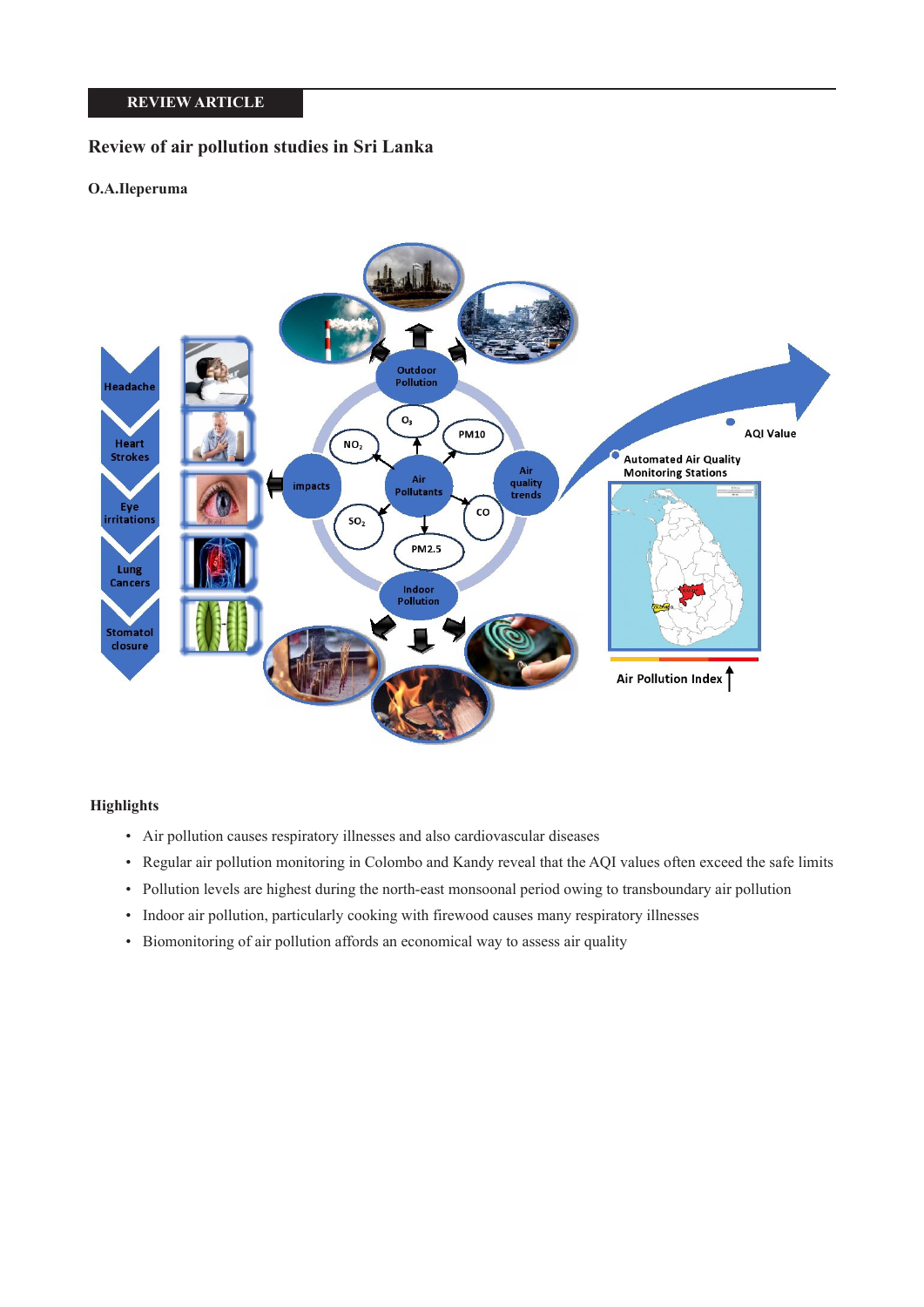## **REVIEW ARTICLE**

## **Review of air pollution studies in Sri Lanka**

#### **O.A. Ileperuma**

*Department of Chemistry, Faculty of Science, University of Peradeniya, Peradeniya, Sri Lanka.*

*Received: 11/08/2020 ; Accepted: 20/09/2020*

**Abstract:** Air pollution is a growing problem in Sri Lanka mainly due to the phenomenal increase in the number of motor vehicles and traffic congestion. Regular air pollution monitoring at automated air quality stations commenced in 1997 with two monitoring stations in Colombo. Results for the period 1997- 2003 showed that the levels of sulphur dioxide, nitrogen dioxide, and ozone are steadily increasing while the carbon monoxide levels are decreasing. These pollutants are below their air quality standards except for fine particles (PM10 and PM2.5) which are always above the national standard. Air quality in Kandy is worse than that of Colombo owing to its geographical location, increased vehicle population and traffic congestion. In Kandy, sulphur dioxide, nitrogen dioxide and ozone levels exceeded the standards on 41%, 14% and 28% of the occasions during the period 2001-2005. Presence of carcinogenic polyaromatic hydrocarbons from both kitchen smoke and vehicular exhausts is a definite health hazard. Mean total concentrations of 16 prioritized PAHs (PPAHs) ranged from 57.43 to 1246.12 ng/m3 with a mean of 695.94 ng/m<sup>3</sup> in urban heavy traffic locations in Kandy. There are increasing cases of respiratory diseases such as chronic obstructive pulmonary disease due to air pollution in Kandy. Indoor air pollution involving firewood use in congested kitchens is a major health hazard and a few limited studies show that wheezing, bronchitis and asthma incidence is found in children exposed to kitchen smoke. Air quality monitoring using bioindicators is a useful low-cost method to evaluate the pollution levels and the effects of air pollution on plants and vegetation needs more attention.

*Keywords:* Air pollution, Air quality standards, Air quality trends, Indoor air pollution, Health effects of air pollution, Biomonitoring

#### **INTRODUCTION**

Air pollution refers to the release into the atmosphere of various gases and fine particles at rates that exceed the natural capacity of the environment to dissipate, absorb and dilute them. They can affect the health of people and have economic and aesthetic effects. The gaseous air pollutants of primary concern are sulphur dioxide, nitrogen dioxide and carbon monoxide which are directly emitted owing to combustion of fossil fuel in automobiles, power plants, industries and biomass burning. Ozone formed in the lower atmosphere is a secondary air pollutant generated from the photochemical reactions of primary air pollutants like  $NO<sub>2</sub>$ . Fossil fuel combustion also yields fine particles, especially those with less than 10  $\mu$ m in diameter which can penetrate deep inside the lung and causing many undesirable health effects. An average person inhales about 10,000 litres of air daily and its purity profoundly affects the health of people.

New estimates in 2018 reveal that globally 9 out of 10 people breathe air containing high levels of pollutants. Worldwide, around 8 million deaths have been attributed to air pollution with 4.3 million deaths arising from indoor air pollution (WHO, 2019). The latter arises mainly due to biomass burning in kitchens without adequate ventilation. In Sri Lanka, firewood use for cooking accounts for about 78% of households and this produces highly toxic air pollutants affecting the health of people even in rural areas where there is no significant outdoor air pollution.

Air pollution causes not only respiratory illnesses like asthma, bronchitis, pneumonia and chronic obstructive pulmonary disease (COPD) but also responsible for cancer, stroke and heart attacks, diabetes, low birth weight of babies and even baldness. Diesel smoke consists of unburnt hydrocarbons like polyaromatic hydrocarbons which are known carcinogens. Some of the work on air pollution in Sri Lanka have been reviewed (Ileperuma, 2004, Ileperuma and Mubarek, 2019).

## **AIR POLLUTION SOURCES**

The sources of air pollution can be categorised into three basic groups: transport, industry (including power generation) and domestic use. In Sri Lanka, during 2011, emissions from motor vehicles accounted for 55-60% of air pollution, while 20-25% was due to industries and 20% was from domestic sources (Ministry of Environment, 2012). Sri Lanka produced over 95% of its power needs from hydroelectricity in 1993 and this has gradually decreased, and hydropower now accounts for only about 50% and sometimes even less. For example, in 2018, the generation mix from hydro, thermal and coal were 5149, 1886 and 4764 GWh respectively (Central bank, 2018) which shows that more power is produced by burning fossil fuels thereby creating more pollution. Over 50% of the vehicles, 70% of industries and several thermal power plants are located in the Colombo Metropolitan area. (Pereira and Tiruchelvam, 1998). Furthermore, furnace oil has a high percentage of around  $3.5\%$  sulphur and more SO<sub>2</sub> is generated from



*\*Corresponding Author's Email:* oliveri@pdn.ac.lk

*https://orcid.org/0000-0001-8889-4114*

 This article is published under the Creative Commons Attribution License (https://creativecommons.org/licenses/by/4.0/), which permits unrestricted use, distribution, and reproduction in any medium, provided the original work is properly cited.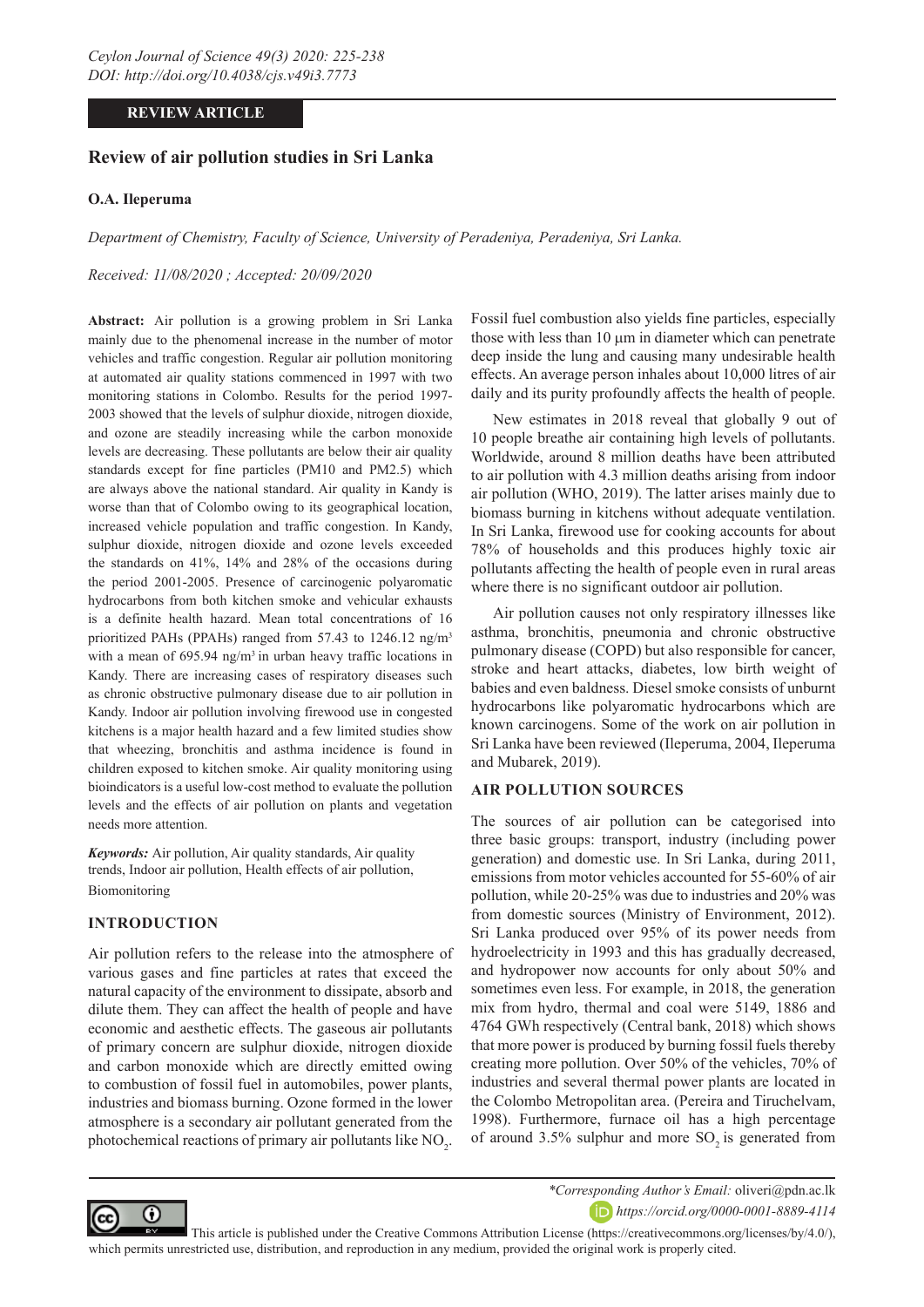thermal power plants burning furnace oil.

Transport sector generates the most amount of air pollution which is due to the ever-increasing number of vehicles on our roads whereas the road system has not significantly improved. Table 1 gives the total number of registered vehicles in Sri Lanka. It is clear that the number of motor vehicles has increased considerably during the last two decades. Now the registered number of motor cycles is around 3 million which is nearly five times what we had in the year 2000. Similarly, the number of cars have increased to around 600,000 which is a 300% increase from 2000. This phenomenal increase in the number of motor vehicles has resulted in more pollution, traffic jams and loss of productivity. Vehicles travelling in traffic jams produce more soot, carbon monoxide and unburnt hydrocarbons compared to vehicles travelling smoothly with a uniform speed of about 40 km/h.

The biggest increase is in the number of motorcycles, which account for about 50% of the entire fleet followed by three wheelers. The number of motorcycles increased by about 290% and three wheelers by 380%, during the period 2003-2008. Air pollution caused specially by these two categories of vehicles is considerable because most of them have two stroke engines resulting in more PM10/PM2.5 and CO generation into the atmosphere. Uncontrolled increase in the number of vehicles will be the biggest challenge in the future. The economic loss due to traffic congestion in Colombo has been estimated (Kumarage, 2013) to be around Rs.32 billion annually and increased health cost for treating patients affected by air pollution will be an immense economic burden to the government.

Another major factor affecting the environment is the increased use of fossil fuels such as coal and oil in thermal power plants for power generation. According to the National Energy policy and strategies of Sri Lanka, increased demand will necessitate power generation using more and more fossil fuels.

## **REGULATORY MECHANISMS AND INSTITUTIONAL FRAMEWORK**

The six major air pollutants CO,  $NO_2$ ,  $SO_2$ ,  $O_3$  and PM10 and PM2.5 are designated as criteria air pollutants because their concentrations in the atmosphere are useful as indicators of air quality. These are the pollutants typically monitored at automated air quality monitoring stations. To protect people from the adverse effects of air pollution, countries have adopted air quality standards and Sri Lanka gazetted National Ambient Air Quality Standards (NAAQS) in 1994 and these were modified in 2008. These give the maximum allowable concentrations of air pollutants with an adequate margin of safety for five criteria air pollutants and given in Table 2.

National Environmental Act (NEA) No. 47 was enacted in 1980 to establish legislation to protect, conserve and manage the Environment of Sri Lanka and the Central Environmental Authority (CEA) was established in 1981. One of the environmental initiatives of the World Bank was the establishment, in 1994, the Metropolitan Environment improvement programme (MEIP). As a result, clean air 2000 action plan which aimed to reduce all air pollutants in the Colombo metropolitan area by the year 2000 was established.

Initiatives under the clean air action plan of 2000 and subsequent plans in 2007 and 2015 resulted in several actions to reduce air pollution in cities. These include, lowering of sulphur in fuel from 0.5% to 0.25%, banning two stroke three wheelers, terminating the addition of lead to petrol and commencing the vehicle emissions testing (VET) programme. In addition, two automated air quality monitoring stations were commissioned with one at Colombo Fort (peak station) and the other at Bauddhaloka Mawatha (background station) in 1997.

| Vehicle type           | 1991    | 1994    | 1997    | 2000      | 2018      |
|------------------------|---------|---------|---------|-----------|-----------|
| Motor cycles           | 379,494 | 480,775 | 550,178 | 635,018   | 2,729,762 |
| Three wheelers         | 10,679  | 17,336  | 49,014  | 65,169    | 971,954   |
| Cars (petrol)          | 88,817  | 98,065  | 137,772 | 168,349   | 582,575   |
| Cars (diesel)          | 4,872   | 13,359  | 16,341  | 23,656    |           |
| Vans (petrol)          | 17,083  | 14,921  | 10.910  | 8,048     | 363,553   |
| Vans (diesel)          | 52,893  | 88,890  | 128,932 | 164,129   |           |
| Buses/Lorries (diesel) | 45,566  | 65,668  | 79.459  | 107,135   | 273,241   |
| Total                  | 599,404 | 779,014 | 972,608 | 1,171,504 | 4,921,085 |

**Table 1:** Total operation fleet by class of vehicles (Sources: Statistical abstracts, Department of Census and Statistics and Central Bank Economic and Social Statistics of Sri Lanka, 2019)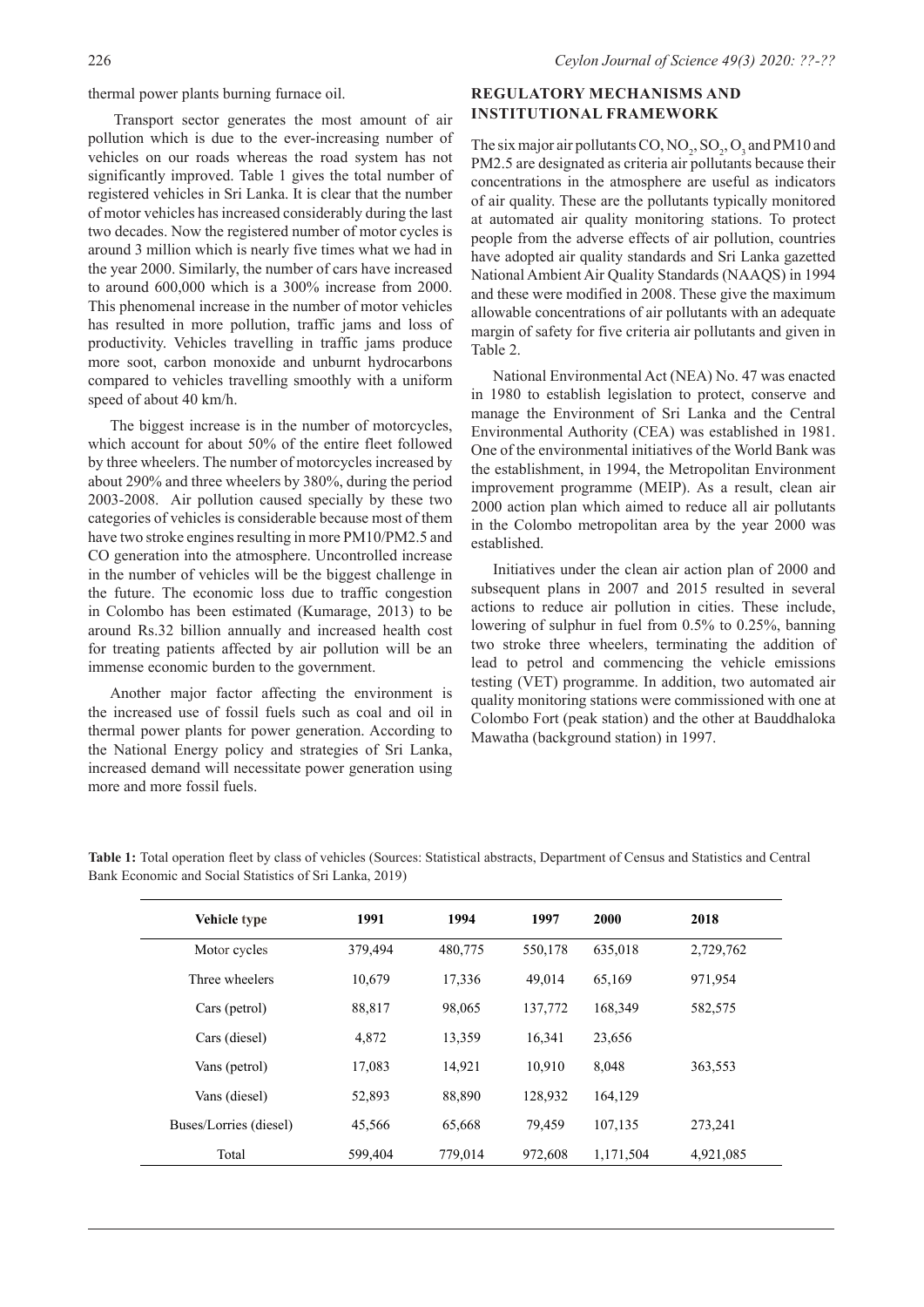| Pollutant                | <b>Averaging time</b> | <b>Maximum allowable</b><br>concentration |
|--------------------------|-----------------------|-------------------------------------------|
|                          |                       | (microgrammes per cubic metre)/<br>ppm    |
| Fine particles (PM 2.5)  | Annual                | 25                                        |
|                          | 24 hours              | 50                                        |
| Coarse particles (PM 10) | Annual                | 50                                        |
|                          | 24 hours              | 100                                       |
| Nitrogen dioxide         | 24 hours              | 100(0.05)                                 |
|                          | 8 hours               | 150(0.08)                                 |
|                          | 1 hour                | 250(0.13)                                 |
| Sulphur dioxide          | 24 hours              | 80 (0.03)                                 |
|                          | 8 hours               | 120(0.05)                                 |
|                          | 1 hour                | 200 (0.08)                                |
| Ozone                    | 1 hour                | 200(0.10)                                 |
| Carbon monoxide          | 8 hours               | 10,000(9.00)                              |
|                          | 1 hour                | 30,000 (26.00)                            |

 **Table 2:** Air quality standards in Sri Lanka (Gazette No. 1562/22 of 2008.08.15)

## **AIR QUALITY TRENDS**

The first air quality measurements can be traced back to a study by the University of Colombo where lead levels in air were determined (Samarakkody, 1994). The results obtained show that the ambient lead concentration in a residential area, of the Colombo urban environment was about 200  $\mu$ g/m<sup>3</sup> and about 400  $\mu$ g/m<sup>3</sup> in the vicinity of a main road, whereas the threshold value of ambient lead published by the Central Environmental Authority is 2  $\mu$ g/m<sup>3</sup> for a 24 hour sampling period. National Building Research Organization (NBRO) carried out a study (Samarakkody *et al.,* 1998) on the sulphation rate (SR) and dust fall (DF) at 49 locations in the city of Colombo and some of the locations reported high levels of sulphur dioxide. The highest average value of 0.45 mg/100 cm<sup>2</sup>/day was obtained at Slave Island junction. Dust fall too showed increased levels at locations with high traffic density.

Mathes *et al*. (1993) carried out a study on ambient air quality levels at locations selected from major traffic junctions in Colombo. Based on survey data, a high correlation between total suspended particulate (TSP) levels and traffic density in Colombo was observed. For example, the traffic volume along major roads such as Maradana Road, Reid Avenue, Galle Road, and Lotus Road constitute about 41,770, 38,800, 37,700, and 34,650 vehicles, respectively, during a 12-h period in a day. The study revealed that observed TSP and nonmethane hydrocarbons (NMHC) exceeded the WHO air quality standards. In addition, all 16 priority polyaromatic hydrocarbons (PAHs) were found in 75% of the samples and 82% of the samples had carcinogenic compounds like benzopyrene, dibenzopyrene and benzofluoroanthene. The mean average of PAH compounds was 720 ng/m<sup>3</sup> with a variation of 270-2270 ng/m<sup>3</sup>.

Regular air quality monitoring in the Colombo city commenced in 1997 with two automated air quality monitoring stations and data were collected until 2008 when these stations became non-operational. Results indicated (Figures 1-3) that the  $SO_2$  and  $NO_2$  levels showed a steady increase (Jayaratne and Ileperuma, 2007). The  $NO<sub>2</sub>$ , CO and  $O_3$  concentrations were always below their air quality standards while there have been some exceedances of  $\text{SO}_2$ .

However, these data which consider 24-hour averages which averages data, including nighttime data where the pollution generated is much lower, do not give a true picture of the exposure of people to air pollution. People are exposed to far higher levels of pollution as seen from the highest values of pollutants recorded which exceed the air quality standards. The increasing trend of air pollutants is mainly due to the rapidly increasing vehicle fleet in Sri Lanka which increased from 978,544 in 1997 to 8.1 million in 2019 and nearly 50% of all vehicles are registered in the western province. Carbon monoxide levels exhibited a slightly decreasing trend which is most likely due to the addition of newer vehicles with more efficient engines and hence more efficient combustion of fuel. There is a global trend where the CO levels are declining. Another explanation for this trend is the increase in hydroxyl free radicals in the atmosphere, as a result of increasing ultra-violet radiation reaching the lower atmosphere. This increases the hydroxyl free radical levels which are the natural scavengers of CO where the CO reacts with hydroxyl free radicals giving  $CO<sub>2</sub>$ .

PM10 concentrations too show a steady increase and fall within a range of  $50-120 \mu g$  m<sup>-3</sup> exceeding the Sri Lanka annual air quality standard of 50  $\mu$ g m<sup>-3</sup> (Figure 4). This can be attributed to increased traffic congestion and the reduction of the average speed of vehicles and resulting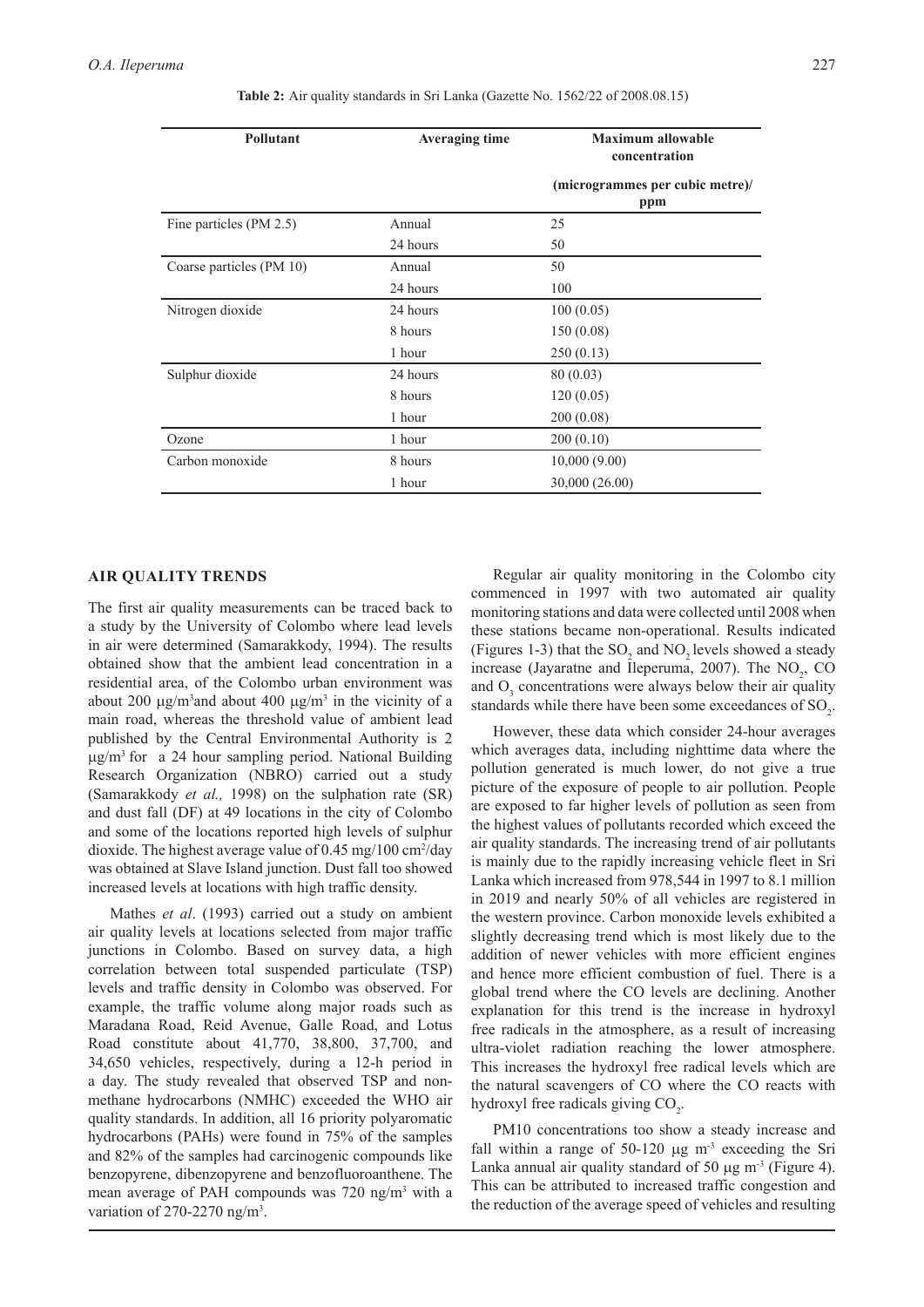

Figure 1: Variation of NO<sub>2</sub> for the period 2003-2008 in Colombo (Source: Central Environment Authority).



**Figure 2:** Variation of SO<sub>2</sub> for the period 2003-2008 in Colombo (Source: Central Environment Authority).



**Figure 3:** Variation of CO for the period 2003-2008 in Colombo (Source: Central Environment Authority).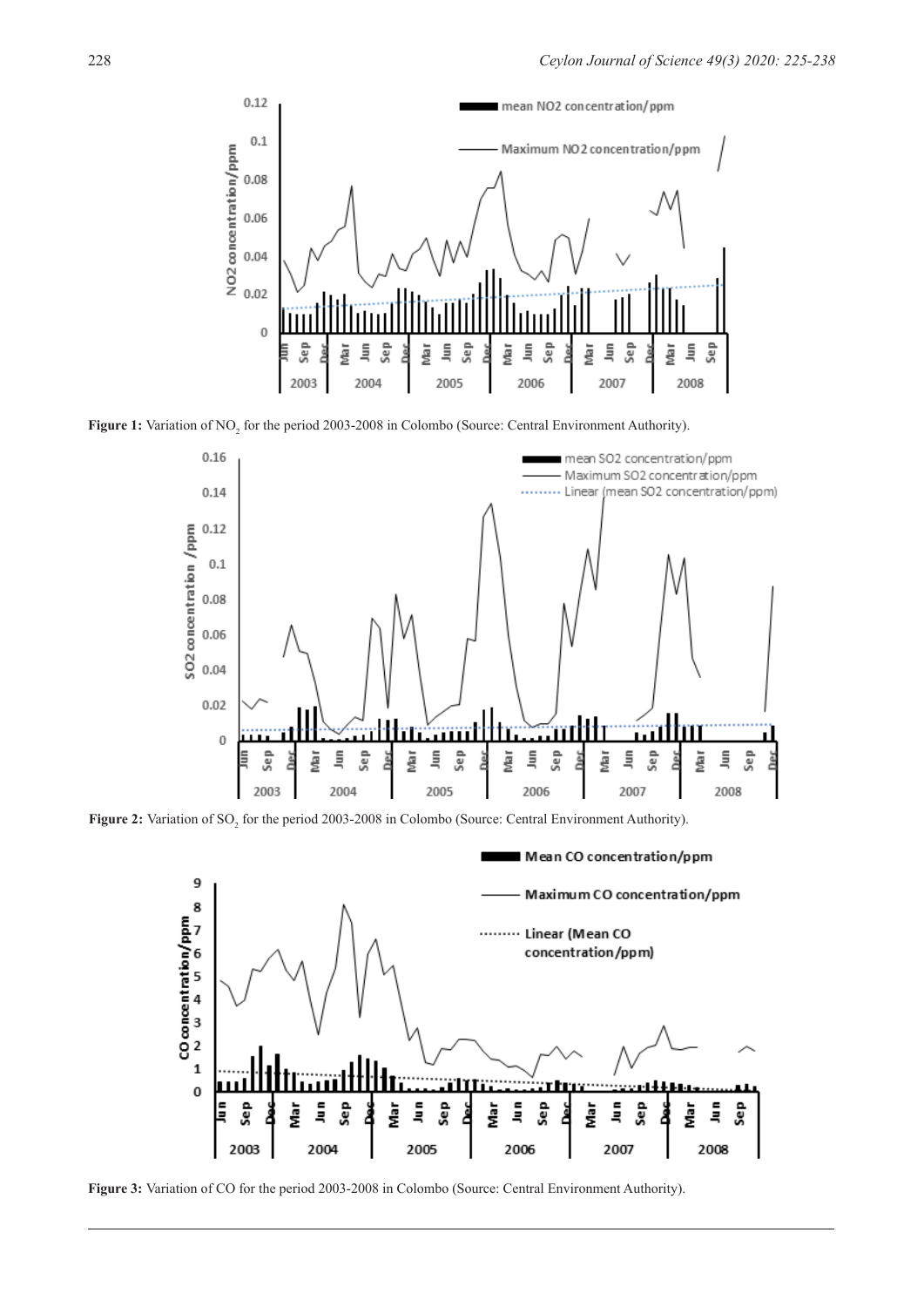

**Figure 4:** Variation of annual average of PM10 for 1998-2016 at the Colombo Fort air quality monitoring station, horizontal line at AQ standard for PM10 at 50 µg/m<sup>3</sup> (Source: Central Environmental Authority).



**Figure 5:** Variation of AQI based on PM2.5 for Colombo for the period 2018-2020.

in incomplete combustion of fuel.

Unlike  $SO_2$  and  $NO_2$ , PM10 annual averages (Figure 4) always exceed the air quality standard which has implications to human health. Based on the data from this station, the average annual ambient  $PM_{10}$  levels in Colombo over the years have remained relatively stable ranging from 72 to 82  $\mu$ g/m<sup>3</sup>. The World Health Organization (WHO) recommends that the average annual ambient  $PM_{10}$  level be <20 μg/m<sup>3</sup> while the Sri Lanka standard is set much higher at 50 μg/m<sup>3</sup>. Similar results have been obtained from Nugegoda (95  $\mu$ g/m<sup>3</sup>) while the values from Kandy were in the range of 50 -75  $\mu$ g/m<sup>3</sup> (July 2008) which shows an increasing trend with a range of 55- 100  $\mu$ g/m<sup>3</sup> recorded in July 2010. This is expected owing to the larger traffic volumes and the resultant traffic congestion in Kandy.

Air pollutant levels in the city of Colombo shows a distinct seasonal variation with the highest concentrations recorded during the north-east monsoonal period of November to February and the lowest during the south-west monsoon (Figures 1 & 2). Transboundary air

pollution from the Indian sub-continent brings pollution from India and other Asian countries is responsible for this trend. Another reason is the spreading of air pollutants, produced in the power plants situated in the northern part of Colombo, towards the air quality monitoring station during the north-east monsoon.

More recently, deterioration of the air quality in Colombo was highlighted partly due to extremely high air pollution levels experienced by New Delhi during the period November to January of 2019. Air quality index (AQI) was first developed by the United States Environmental Protection Agency (US-EPA) to give the air pollution information to the general public in a simpler way. AQI values are reported on an hourly basis from the US embassy's website from the data obtained at its air pollution monitoring site located near Borella. These values are generally based on the PM2.5 concentrations which refer to the levels of fine particles less than 2.5 microns and having the highest impact on human health. Figure 5 gives the variation of AQI levels for the years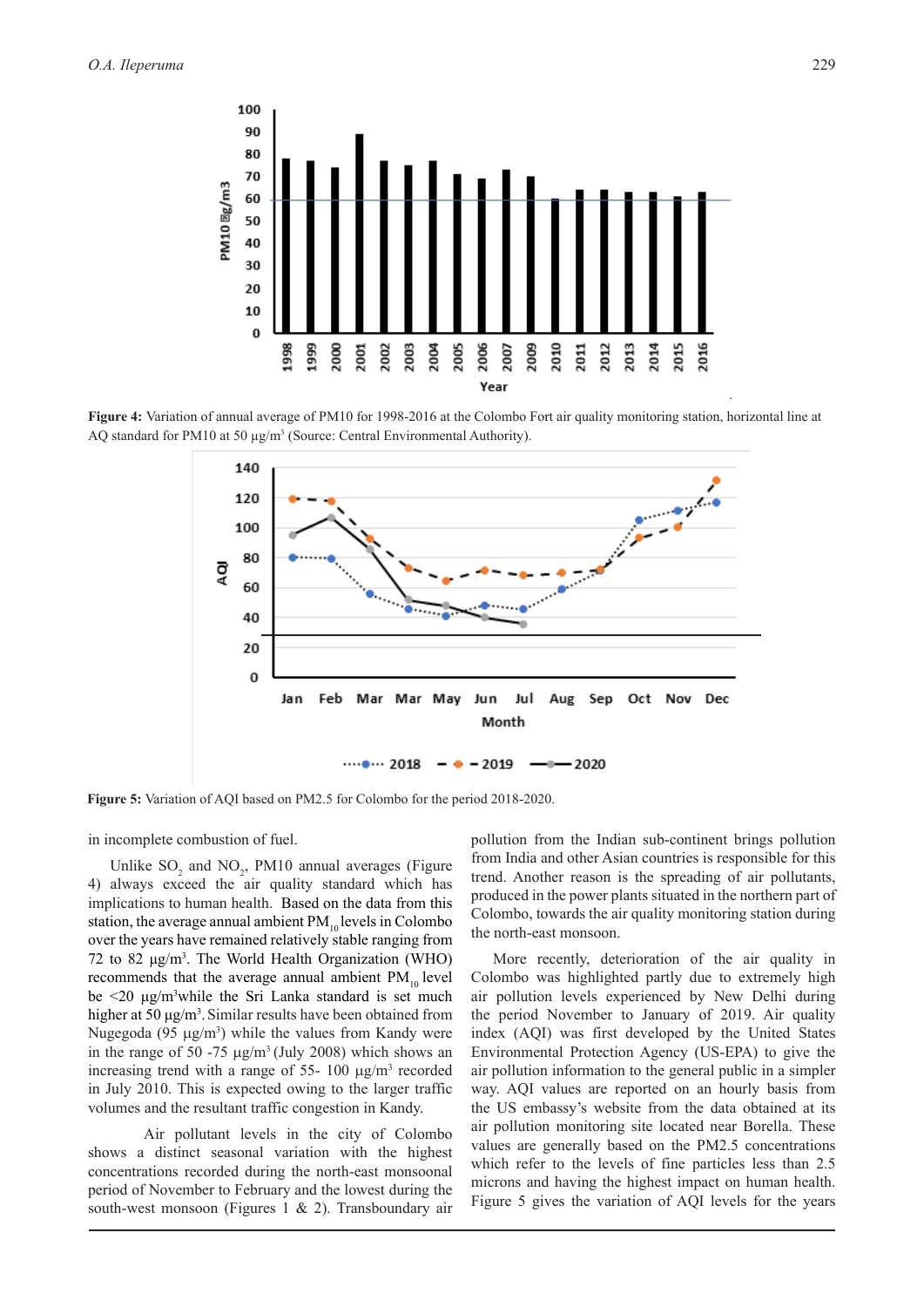

**Figure 6:** PM2.5 and PM10 values at the Battaramulla and Kandy monitoring stations in 2019 (Source: Central Environmental Authority).



(a) Variation of NO<sub>2</sub> concentration with time (b) Variation of  $SO_2$ 

(b) Variation of  $SO_2$  concentration with time



(c) Variation of CO concentration with time

(d) Variation of  $O<sub>3</sub>$  concentration with time

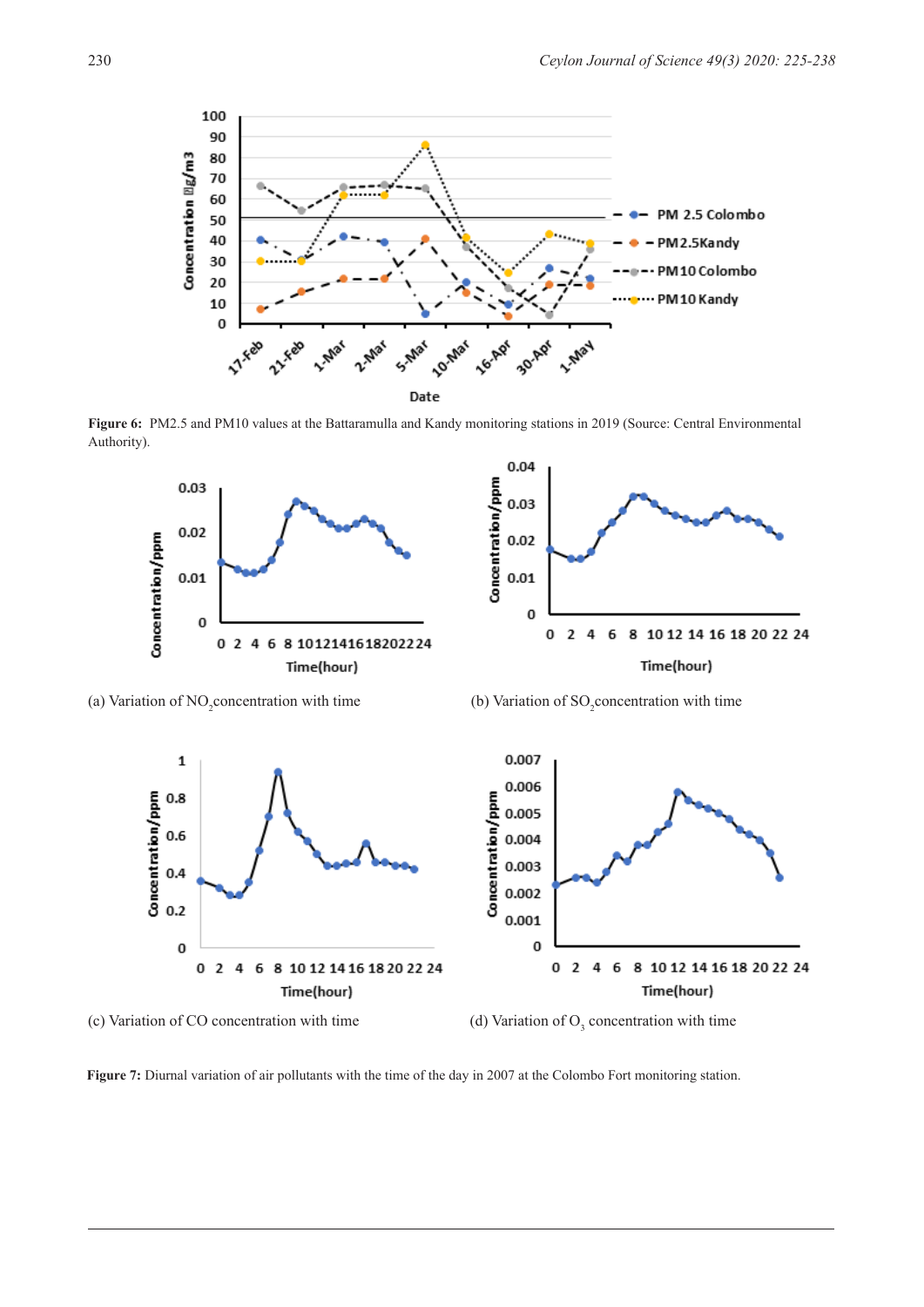2018, 2019 and a part of 2020. High values for AQI were reported even in 2018 coinciding with transboundary air pollution during the north-east monsoon. AQI values above 100 are categorised as unhealthy to sensitive groups such as asthmatics and heart patients are adversely affected.

In 2018, two automated air quality monitoring stations were installed at Battaramulla and Kandy. Except for PM10 and PM2.5, other criteria air pollutants did not show any exceedances. Analysis of PM10 and PM2.5 at these stations reveal that most of the values exceeded the Sri Lanka standards (Figure 6). Although these values are the 24-hour averages, the highest values for these two parameters are at least twice this value during heavy traffic times. The data for Kandy are often higher than the corresponding values for Colombo. The data available from March 23rd were much lower because of the curfew and other travel restrictions which reduced the air pollution to low levels.

#### **DIURNAL VARIATION OF AIR POLLUTANTS**

Figure 7 gives the diurnal variation of the air pollutants,  $SO_2$ , NO<sub>2</sub>, CO and O<sub>3</sub> with time of the day (Jayaratne, 2005). It is seen that peaks for  $NO_2$ ,  $SO_2$  and CO are observed at around 8 a.m. when both office and school traffic overlap. There is a smaller hump at around 5-6 p.m. which is mainly due to office traffic. It is also seen that the  $NO<sub>2</sub>$  peak in the morning dips more rapidly than for  $SO_2$ . When the sun comes up,  $NO<sub>2</sub>$  undergoes photolysis and starts producing ozone according to the following reaction sequence.

$$
NO2 \rightarrow NO + O
$$
  

$$
O + O2 \rightarrow O3
$$

Therefore, the steady rise of ozone (Figure 6d) can be explained, and this reaches a maximum at noon when solar intensity is highest.

## **OTHER AIR QUALITY STUDIES**

There have been several reports of air quality studies carried out from different parts of Colombo and Kandy with limited data sets and these will be discussed in the following section.

An analysis of the air quality at two locations, Gonawala and Manelwatta in the Kelaniya area during the 1997-2004 period (Perera et. al., 2004) showed an increase of  $NO<sub>2</sub>$ from 12  $\mu$ g/m<sup>3</sup> to 18  $\mu$ g/m<sup>3</sup> and SO<sub>2</sub> from 8  $\mu$ g/m<sup>3</sup> to 18 µg/m3 with higher levels recorded during the north-east monsoonal period. The proximity of these two locations to the diesel power stations, increased motor traffic and transboundary pollution may be responsible for this trend.

Premasiri et al. (2003a) have carried out a study to determine the ratio of suspended particulate matter: TSP:PM10:PM2.5 in the Colombo city. The average value of this ratio is 4:3:2. It was revealed that PM10 fraction is about 70% of the total particles and out of which 65% is PM2.5 which is the most harmful fraction to human health. It is clear that most of the black smoke emitted from motor vehicles is in the form of PM2.5. Monitoring data during the period 1997-2008 indicate that the Colombo Fort monitoring station PM10 values were about 40% higher

than the data obtained from the background station at the Meteorological department. Similar to other pollutants like  $\text{SO}_2$  and  $\text{NO}_2$ , PM10 fraction also shows a seasonal change with the higher values of 120 - 160  $\mu$ g/m<sup>3</sup> obtained during the north-east monsoon. and  $30 - 40 \mu g/m^3$  during the south-west monsoon. The annual average of PM10 at the Colombo Fort station in the year 2000 was 84  $\mu$ g/m<sup>3</sup> and at Meteorological Department, Colombo this value was 54  $\mu$ g/m<sup>3</sup>. Both these values exceed the Sri Lanka standard for PM10.It has been found that 40% of the PM10 fraction is composed of PM2.5 particles and black carbon accounts for over two-thirds of the total PM2.5 (Seneviratne *et al.,* 2004). Biomass burning for cooking, exhaust from motor vehicles and road dust contribute to the observed trends in the chemical composition of the particles.

Jaffna, which is located close to the Indian subcontinent is expected to have a higher influence from the pollution clouds coming from neighboring India. RAINS-ASIA model 7.52, a computer model to determine sulphur depositions in the form of both wet and dry depositions has been used to calculate sulphur depositions in several cities including Jaffna(Ileperuma, 2015).The results reveal that acidic depositions both as sulphate in acid rain and gaseous  $SO_2$  are increasing. This model predicts that for most cities in Sri Lanka, acidic depositions will increase nearly four-fold during the period from 1990 to 2030. Most of the acid precursors originate in the Indian subcontinent where there is increased power generation using coal power plants. An often-neglected contribution comes from the ships which traverse one of the busiest sea-lanes in the World, located in close proximity to the southern tip of Sri Lanka. Fuel used in ships has high sulphur content, typically between  $2.5 - 3.5\%$  and their contribution to acid deposition is highly significant. It was found, as expected, Galle which is situated close to the shipping lanes recorded the highest emissions of sulphur from ships accounting for 40% of the total sulphur deposition in 1990. Using the same model, this share is predicted to increase to 60% by the year 2030. By comparison, other coastal cities such as Colombo and Jaffna in 1990, had respectively 14% and 2% of their sulphur depositions from ship movements.

Compared to Colombo, Kandy city which is located in a valley of 26 km2 surrounded by mountain ranges has a higher degree of air pollution. Kandy is a heritage city and a densely populated area with a daily flow of over 100,000 vehicles with a limited road network resulting in a high degree of traffic congestion and hence elevated levels of air pollution. Abeyratne and Ileperuma (2001) reported the concentrations of  $SO_2$ ,  $NO_2$  and  $O_3$  as determined by passive gas sampling for the 2001-2005 period and the values exceeded the air quality standards of these pollutants on 41%, 14% and 28% occasions respectively (Ileperuma and Abeyratne, 2006). These values are at least 3-4 times higher compared to the corresponding values observed in Colombo for the same period. Air pollution produced in Colombo, which is located by the sea having a flat terrain gets effectively dispersed and diluted by the sea breeze and accounts for the observed lower levels of air pollution. On the other hand, locating the peak station at Colombo Fort which is less than 200 m from the sea may give artificially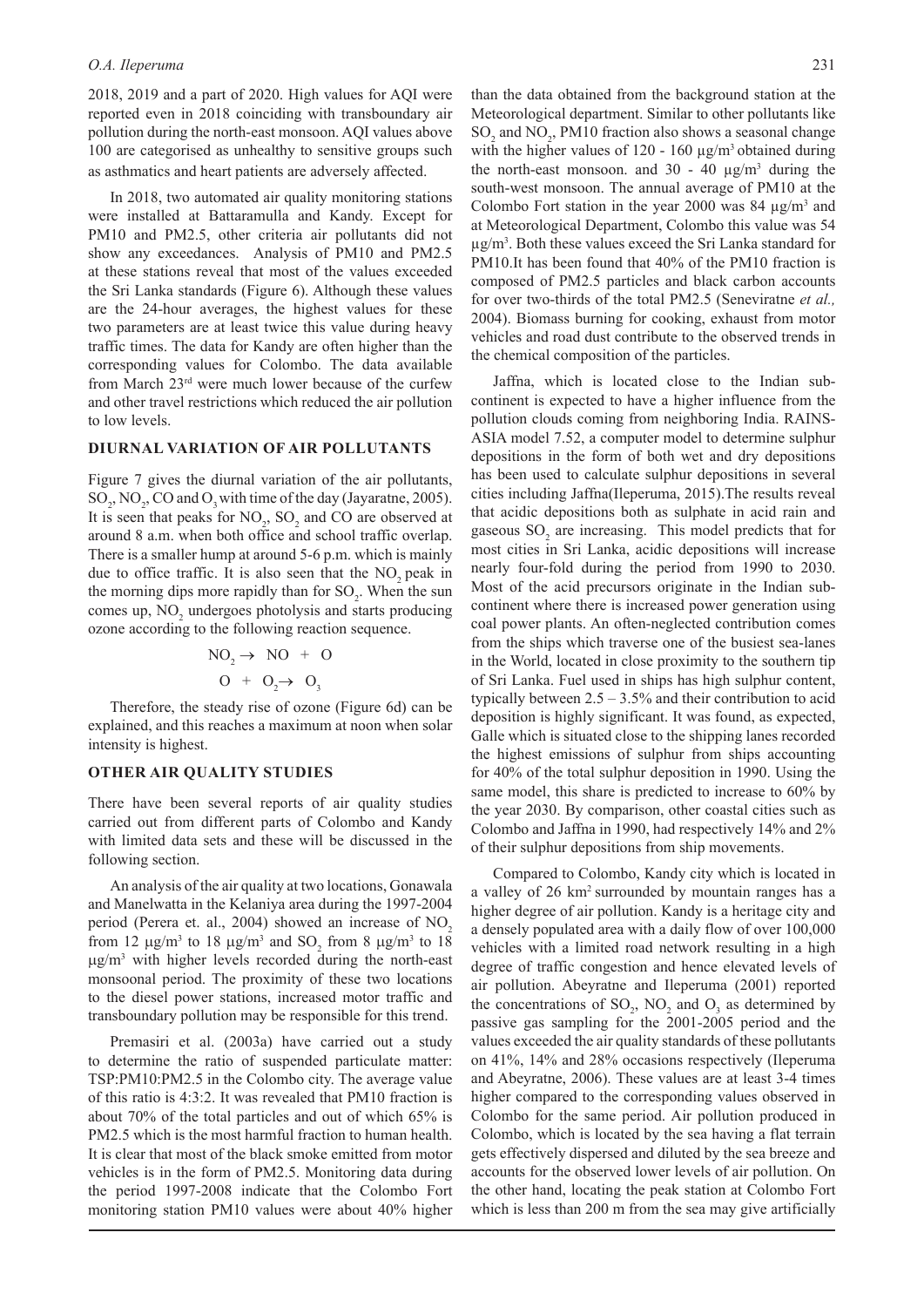low values and does not give a representative picture of air pollution in the Colombo city.

Polycyclic aromatic hydrocarbons (PAH) are emitted from vehicle emissions and from firewood smoke and they get adsorbed on the fine carbon particles which can penetrate deep inside the lung. These are carcinogenic and represent a major risk factor to human health. Wickremasinghe *et al.,* (2012), determined the levels of priority PAHs and PM10 at twenty locations in the city of Kandy and its suburbs. Mean total concentrations of 16 prioritized PAHs (PPAHs) ranged from 57.43 to 1246.12 ng/m<sup>3</sup> with a mean of 695.94 ng/m<sup>3</sup> in urban heavy traffic locations,  $105.55$  ng/m<sup>3</sup> in urban light traffic locations,  $337.45$  ng/m<sup>3</sup> in suburban heavy traffic stations,  $154.36$  ng/m<sup>3</sup> in suburban light traffic stations, 192.48 ng  $m<sup>3</sup>$  in rural high firewood burning area and 100.31 ng/m3 in rural low firewood burning area. The mean PM<sub>10</sub> concentration in the Kandy city was 129  $\mu$ g/m<sup>3</sup> which exceeds the Sri Lanka standard. These levels are higher than the observed values in coastal cities such as Naples and Athens but comparable to the values of the highly polluted Mexico City. At places of high traffic congestion, the PAH value increased to 1246 ng/m<sup>3</sup> and PM10 to 221.7  $\mu$ g/m<sup>3</sup>. Since aromatic hydrocarbons are responsible for cancer and mutagenic activity, this is a serious health hazard. In this study, it was found that the PM2. 5 concentration always exceeded the standard of  $25 \mu g/m^3$  with a mean value of 29.0  $\mu$ g/m<sup>3</sup> for the period between 2000-2005. This indicates that fossil fuel combustion sources dominate the fine particle emissions in Kandy. Determination of source apportionment has revealed that high traffic volume is responsible for high PAH levels in the urban areas and firewood cooking in rural areas.

Atmospheric particulate matter (PM10) fraction determined from 25 sites in Kandy show that the values exceeded the current 24 h standard of  $100 \mu g/m^3$  at 13 of the 25 sites (Elangasinghe and Shanthini, 2008) and these values are also related to traffic density. The highest PM10 concentration of  $340 \mu g/m<sup>3</sup>$  was obtained at the Katugastota bridge with a traffic density of 2640 vehicles/h. Moreover, most locations with high traffic congestion had PM10 concentrations in excess of 200  $\mu$ g/m<sup>3</sup>, which is more than twice the air quality standard for PM10. The AQI value for such a high concentration of PM10 is classed as very unhealthy.

People living in urban areas and roadside households are continuously exposed to vehicular emissions. Passengers who travel through high traffic urban areas in public buses with open windows are also exposed to air pollutants from automobile emissions. Premasiri et al. (2015) determined the passenger exposure levels to air pollutants during heavy traffic within the Colombo Metropolitan City. Study results indicate that exposure levels of  $NO_2$  and  $SO_2$  are in the range of 96-550  $\mu$ g/m<sup>3</sup> and 30-700  $\mu$ g/m<sup>3</sup> respectively. Suspended particulate matter (SPM) exposure levels were in the range of 400- 850  $\mu$ g/m<sup>3</sup>. All these levels are well above the corresponding levels in ambient air of the region studied. The bus route from Colombo to Gampaha was observed as the highest polluted route, when compared to other routes, where the highest concentrations of  $\text{SO}_2$ ,  $\text{NO}_2$ 

and SPM recorded were 716  $\mu$ g/m<sup>3</sup>, 542  $\mu$ g/m<sup>3</sup> and 832  $\mu$ g/ m<sup>3</sup> respectively. These values are above acceptable levels and their health effects may be significant.

Pitawela *et al.* (2013) studied indoor air pollution arising from household dust to determine the level of heavy metal pollution in homes located in Colombo and Kandy. The average concentrations of Pb, Cr, Mn, Cu, and Zn were found to be 2.3, 0.8, 191, 2, and 18.1 ppm respectively, in the household dust samples of Colombo city. The average concentrations of the above elements in the household dust of Kandy urban area were 3.5, 0.7, 347, 94.2 and 738 ppm respectively. Fe, Na and Ca concentrations in both cities show higher values; 3.2, 0.3 and 0.05 wt. % respectively, in Colombo and 3.2, 2.8 and 2.6 wt. % respectively, in Kandy. The concentrations of measured elements of Colombo samples are relatively low compared to those found in Kandy though the Colombo city is heavily urbanised. Authors claim that the influence of sea breeze and high humidity may have dispersed these pollutants in Colombo while in Kandy due to the valley effect there is more concentration of the pollutants.

#### **HEALTH EFFECTS OF AIR POLLUTION**

Air pollution is a major cause of death and disease globally. An estimated 4.2 million premature deaths globally are linked to ambient air pollution, mainly from heart disease, stroke, chronic obstructive pulmonary disease, lung cancer, and acute respiratory infections in children. Worldwide, air pollution accounts for 29% of deaths from lung cancer, 25% deaths from ischaemic heart disease and 43% of the deaths from chronic obstructive pulmonary disease. Pollutants of public health concern are particulate matter (PM10 and PM2.5),  $SO_2$ , CO, NO<sub>2</sub> and  $O_3$ . Fine particles are now classed as the cause of lung cancer by WHO's International Agency for Research on Cancer (WHO, 2005). While PM10 particles go deep inside the lung and remain there, PM2.5 fraction can enter the blood stream causing cardiovascular, cerebrovascular and respiratory diseases. In Sri Lanka, there are no long-term epidemiological studies carried out to assess the outcome of health effects due to air pollution. Several brief reports on the health effects are available and will be discussed here. The currently available epidemiological studies have been reviewed by Nandasena *et al*. (2013).

Chandrasiri, (2006) has calculated the impact of PM10 and PM2.5 in monetary terms on the health damage as Rs. 9 billion and Rs. 21.8 billion per annum respectively. This study done in 2004 included the cost of investigations, doctor's costs, cost of drugs and other expenditure such as transport, accommodation etc.

The addition of lead compounds to fuel was discontinued in 2002. Still, household dust along main roads contain appreciable amounts of lead. Since the skeleton acts as a reservoir of lead, during pregnancy, lead can enter the blood stream of the foetus. Venous and umbilical cord blood samples of 24 mother-baby combinations from Colombo have been analysed and only one mother-baby combination had no lead in their blood (Senanayake *et. al.,* 2004).After the introduction of unleaded petrol, atmospheric lead levels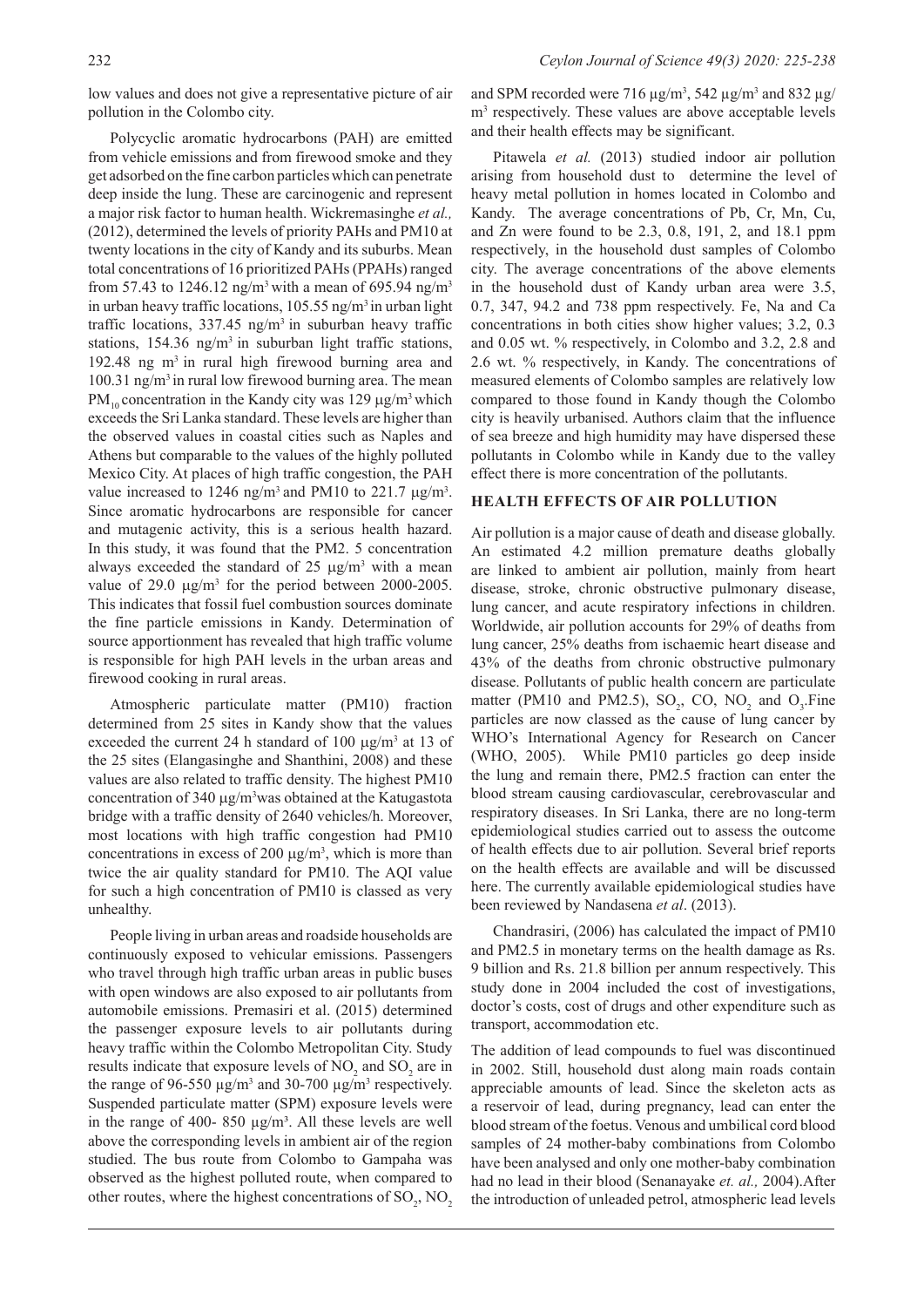#### *O.A. Ileperuma* 233

were reduced by around 80% in the Colombo city (NBRO, 2007). Measurements of blood lead levels in children living in a traffic congested area of Colombo showed (Senanayake *et al.* 2007) that 6% of the children had blood lead levels above 10 μg/dL and in 2003, not a single child had a blood lead level >10 μg/dl.

Senanayake *et al.* (2001) correlated the hospital attendance for wheezing needing nebulizer therapy at the Lady Ridgeway Children's hospital with pollutant levels recorded for ambient air in Colombo in 1998. The highest recorded levels of sulphur dioxide and nitrogen dioxide in ambient air showed a significant correlation with the highest hospital attendance rates, and the lowest pollutant levels with the lowest hospital attendance rates.

Nandasena *et al.* (2012) carried out a longitudinal exposure study on children (n=612) from 2009 to 2010 in urban and semi-urban settings in Sri Lanka. The urban area, in Colombo, reportedly has high levels of ambient air pollution, and the semi-urban area, in Panadura is presumed to have much lower levels of ambient air pollution. PM2.5 was measured in the primary living area in a sub-sample of households ( $n = 198$ ). Indoor PM2.5 measurements from 132 urban homes showed a mean of 84.4  $\mu$ g/m<sup>3</sup> and a range of 25.2  $\mu$ g/m<sup>3</sup> to 620.6  $\mu$ g/m<sup>3</sup>. The 66 rural homes had a mean of 94.4  $\mu$ g/m<sup>3</sup> and a range of 5.9  $\mu$ g/m<sup>3</sup> to 755.0  $\mu$ g/ m3 . The highest indoor PM2.5 measurements were reported from homes that burned biomass for cooking in the urban setting (mean of 243.2  $\mu$ g/m<sup>3</sup> and a range of 40.7  $\mu$ g/m<sup>3</sup> to  $620.6 \,\mathrm{\mu g/m^3}$ ). It was found that children in the urban area had a significantly higher prevalence of wheezing when compared to those in the semi-urban area.

Another study (Ranathunga *et al.,* 2019) reports on the effect of firewood cooking on the respiratory illnesses of children under 5 years where simultaneous air quality measurements were also carried out. It was found that infection induced asthma was significantly higher in homes using biomass and kerosene as fuels for cooking when compared to the use of LPG for cooking. Houses using biomass had a significantly higher level of CO (mean 2.77 ppm) and PM 2.5 (mean  $1.09 \text{ mg/m}^3$ ) as compared to cleaner cooking where the corresponding values were CO  $(1.44$  ppm) and PM2.5  $(0.30 \text{ mg/m}^3)$ .

Dharshana and Coowanitong (2008) showed that PM10 has the strongest association to bronchitis, emphysema and other chronic obstructive pulmonary diseases in children with a correlation coefficient of 0.717 at 99% confidence. This study attributes that asthma in nearly 20% of patients at the Lady Ridgeway hospital could be due to exposure to high PM10 levels.

Siritunga *et al*. (2006) studied the effects of outdoor air pollution on the respiratory health of school children selected from a rural and an urban area in the Kandy district and correlated the results with the ambient air pollution levels. A total of 510 children from each area was the sample and their respiratory illnesses were recorded using the diary method. Average pollutant concentrations of  $SO_2$ , NO<sub>2</sub> and O<sub>3</sub> were three to five times higher in the city school premises compared to the rural area and these can be readily correlated to the respiratory symptoms. Thus, in

the city school, occurrence of cough was 1.8 times higher, nasal discharges were 1.4 times higher and throat irritation was 1.8 times higher.

Mistry *et al.* (2004) compared the prevalence of asthma among 13 to 14 year-old children in Galle ( $n = 1162$ ) where the ambient air pollution is low with children in Chandigarh  $(n = 575)$  Children in Galle were at an increased risk for life-time wheezing (Galle-28.7%, Chandigarh-12.5%). Firewood cooking in Galle as opposed to use of cleaner fuels like LPG in Chandigarh may be the reason for this observation.

A study (Perera *et al.* 2007) involving bus drivers, three-wheeler drivers, street vendors and shopkeepers at Ratmalana using passive sampling revealed that bus drivers were the most affected by  $NO_2 (57.36 \text{ µg/m}^3)$  and  $SO_2$  $(82.70 \text{ µg/m}^3)$ . This was followed by three-wheeler drivers (NO<sub>2</sub> - 50.18 µg/ m<sup>3</sup>; SO<sub>2</sub> - 78.36 µg/m<sup>3</sup>), shop keepers (NO<sub>2</sub>) - 54.91 μg/m<sup>3</sup>; SO<sub>2</sub> - 63.29 μg/m<sup>3</sup>) and outdoor vendors (NO<sub>2</sub>- 37.66  $\mu$ g/ m<sup>3</sup>; SO<sub>2</sub>- 35.25  $\mu$ g/m<sup>3</sup>). Also, a high prevalence of respiratory illnesses was reported among bus drivers.

#### **STUDIES ON INDOOR AIR POLLUTION**

People spend more time indoors and often indoor air is even more polluted than outdoor air. In Sri Lanka about 78% of the households use firewood for cooking often in congested poorly ventilated kitchens and this constitutes the major source of indoor air pollution. Around 370 chemicals have been identified from wood smoke and Table3 gives some of the pollutants in wood smoke (EPA report).

Indoor air pollution arising from firewood burning stoves is a serious health issue affecting the health of people. WHO has estimated that the number of deaths owing to indoor air pollution in 2004 was 4300 (WHO, 2007) in Sri Lanka. Wood smoke has exceptionally high levels of air pollutants such as CO, fine particles and polyaromatic hydrocarbons such as  $benzo(\alpha)$  pyrene, which are known carcinogens. Some studies have reported PM2.5 concentrations as high as  $122.3 \mu g/m^3$  in households using firewood compared to  $47.3 \mu g/m^3$  where cleaner fuels are used for cooking (Nandasena *et. al.,* 2011). Carbon monoxide causes headaches and the peroxyacyl nitrates cause eye irritation. Both of these are common symptoms experienced by people during firewood cooking. Through years of exposure, this can lead to lung cancer due to the toxic aromatic hydrocarbons. A positive correlation between lung cancer and coal cooking has been reported from the the Xuan Wei county in China (Francesco, 2012). In India, ill-effects of indoor air pollution result in about 2 million premature deaths per year, wherein 44% are due to pneumonia, 54% from chronic obstructive pulmonary disease (COPD), and 2% from lung cancer (Smith, 2000). The most affected groups are women and younger children, as they spend maximum time at home. Children too are affected since they spend more time with mothers in the kitchen. Diseases like pneumonia, bronchitis, asthma and other pulmonary diseases are quite common among these two categories where firewood or other types of biomass are used for cooking.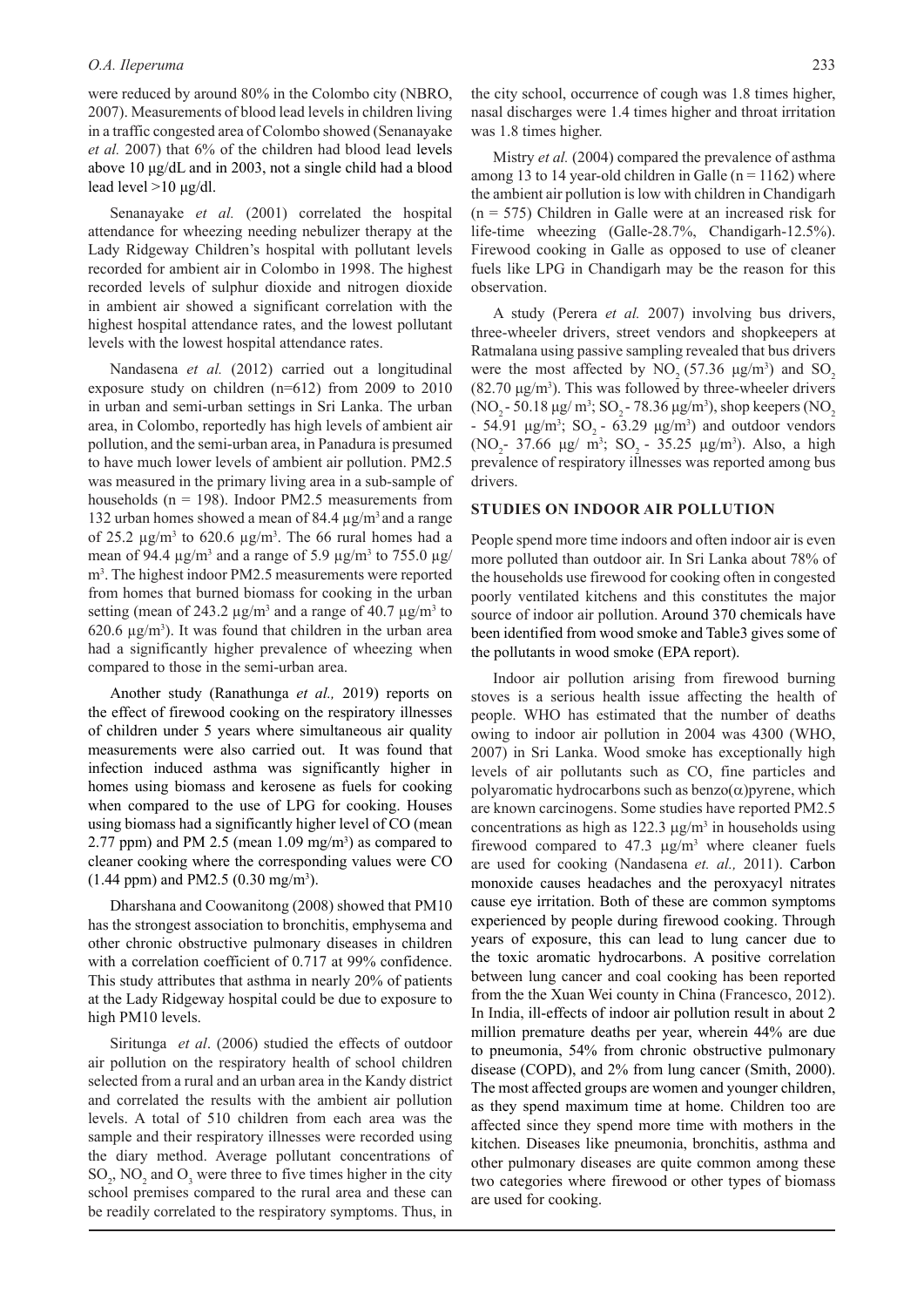Table 3: Pollutants produced during the combustion of 1 kg of wood.

| Pollutant                     | <b>Amount produced</b> |
|-------------------------------|------------------------|
| Carbon monoxide               | $80 - 370g$            |
| <b>Benzene</b>                | $0.6 - 4.0 g$          |
| Acetic acid                   | $1.8 - 2.4$ g          |
| Lead                          | $0.1 - 3.0$ mg         |
| Anthracene                    | $20-50 \mu g$          |
| Phenanthrene                  | $20 - 3400$ ug         |
| $Benzo(\alpha)$ anthracene    | $400 - 2000 \mu g$     |
| Dibenzoanthracene             | $20 - 2000$ ug         |
| Benzofluoroanthracene         | $400 - 2000 \mu g$     |
| $\text{Benzo}(\alpha)$ pyrene | 300-5000 µg            |

There is a large body of evidence (Elledge *et al*.) that indoor air pollution (IAP) from biomass fuel use is a major cause of premature deaths, and acute and chronic diseases. The biomass use in Sri Lanka is limited to wood while coal, charcoal, and cow dung are not used as in India. Some studies have been conducted in Sri Lanka in an attempt to associate biomass fuel use with cataracts, low birth weight, respiratory diseases and lung cancer (Nandasena *et al*., 2010).

In addition to firewood, a common source of fine particles is burning mosquito coils and incense sticks inside homes. Mosquito coils are used by 2 billion people worldwide and 12 billion coils are used every year. The composition of a typical mosquito coil has pyrethroids, coal dust/coconut husk, binders and resins. Liu *et al.* (2003) reported that burning one mosquito coil generates the same amount of PM2.5 as around 100 cigarettes and the emission of formaldehyde is equivalent to burning 50 cigarettes. In addition, the levels of polyaromatic hydrocarbons are high enough to affect the health of people. Even at trace levels, long-term exposure to these compounds could increase cancer risk. Benzo[a]pyrene, benzo[b]fluoranthene, and benzo[k]fluoranthene were detected in the particulate phase of mosquito coil smoke. Burning incense sticks inside homes is unhealthy and they produce a lot of fine particles and also polyaromatic hydrocarbons*,* benzene, and CO.

In the last few years, there is concern about microplastics present in both outdoor and indoor air, which is the latest air pollutant. These are typically defined as particles which have sizes from 1 μm to 5 mm in length and include even very small nanosized particles (Fries and Nash, 2019). Over time, microplastics accumulating in our lungs begin to damage the air sacs (alveoli) of the lungs. This can increase the risk of developing lung conditions like emphysema and lung cancer.

Although the definitive health effects of microplastics have not been investigated so far, some of the smallest microplastics with sizes  $\leq$ 2.5  $\mu$ m (PM2.5) can even enter the blood stream. These can contribute to hardening of arteries (atherosclerosis) and may result in heart diseases. Some of these microfibres can carry dangerous pollutants like polycyclic aromatic hydrocarbons to the body which

can lead to cancer.

## **STUDIES ON HEALTH EFFECTS OF INDOOR AIR POLLUTION**

Use of firewood in kitchens is a major risk factor for respiratory diseases. In one study (Lankathilaka *et al.,* 2000) of a Colombo suburb, it was found that the average TSP level in houses using firewood was 0.606 mg/m3 and in houses not using firewood was 0.245 mg/m<sup>3</sup>. The respirable dust concentration exceeded the WHO standards in 84% of households using firewood and 54% of the households not using firewood. There is a direct correlation between these two types with the respiratory symptoms of inhabitants.

Karunasekera *et al*.(2005) carried out a school-based cross-sectional study of asthmatics  $(n = 441)$  and nonasthmatics ( $n = 1510$ ) in the Gampaha district and reported that the presence of firewood smoke in the bed room during cooking (OR 1.4, 95% CI 1.1-1.9), use of mosquito coils (OR 1.5, 95% CI 1.2 - 1.9), and a dusty environment (OR 1.8, 95% CI 1.4 - 2.3) significantly increased the risk of asthma. The exposure assessment was carried out using a questionnaire, but no air quality in the home environment was measured.

Ranasinghe and Mahanama (2004) reported an association ( $p < 0.05$ ) between exposure to kitchen smoke and cataract by comparing cataract patients (cases,  $n =$ 197) with patients with other eye problems (controls, n = 190) admitted to the National Eye Hospital, Colombo. Results were based on a questionnaire and no air quality measurements were made.

Pathirane and Mahanama (2006) carried out a crosssectional study and reported that the availability of a separate kitchen (OR = 2.7, 95% CI = 1.6-4.7), using less clean cooking fuel (OR = 3.9, 95% CI = 1.8 - 8.5) and not having adequate ventilation in the cooking area ( $OR = 2.7$ , 95% CI =  $1.3 - 5.3$ ) were significant predictors of low birth weight in the Kegalle and Kalutara districts.

## **OCCUPATIONAL HEALTH STUDIES**

Fine particles produced from industries and their effects on health have not received much attention. Siribaddana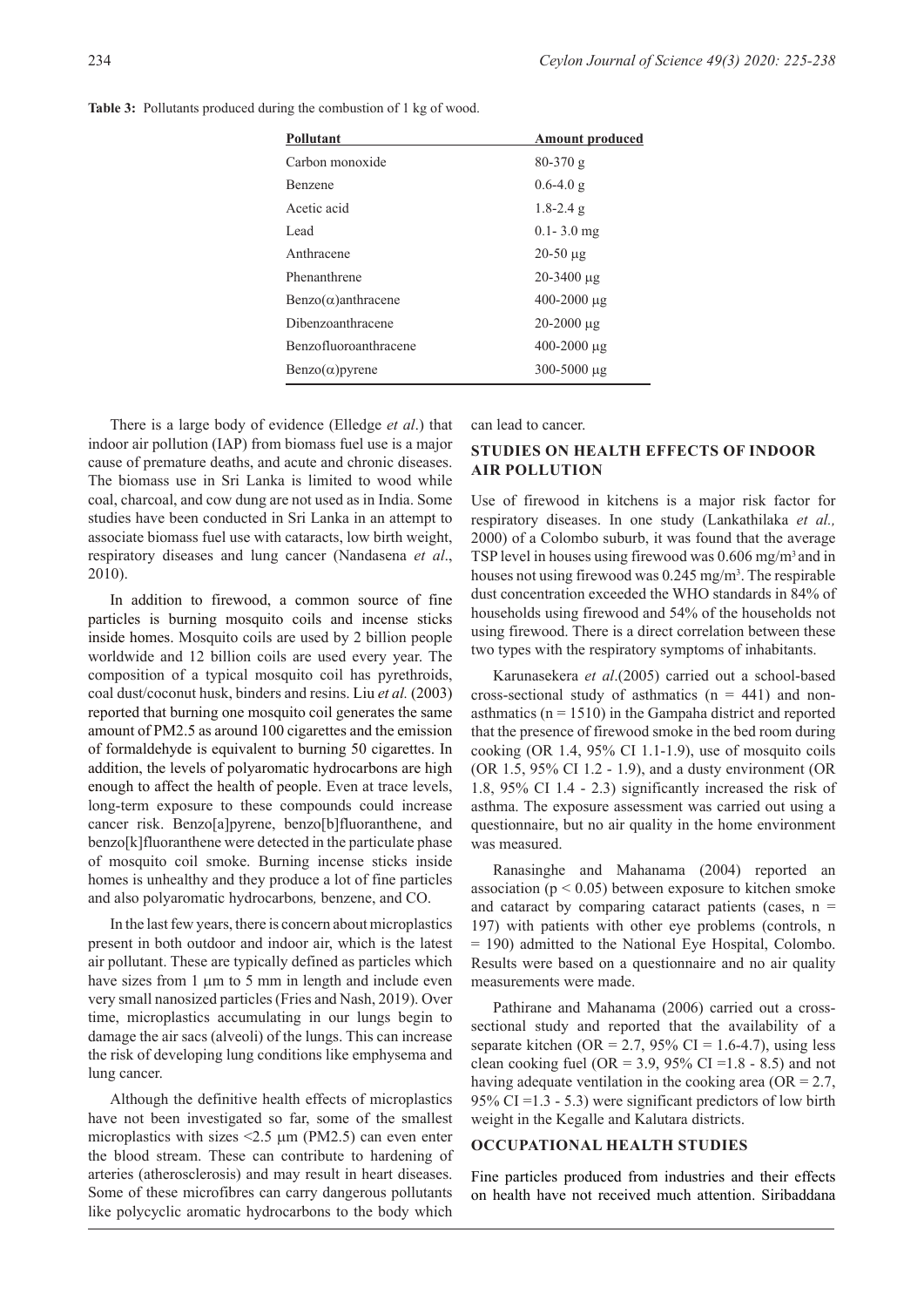*et al.* (2013) studied the influence of quartz dust from a quartz crushing factory in the Kandy district. Silicosis is a well-recognised pneumoconiosis associated with exposure to silica dust. Silicosis can be fatal, and workers should wear appropriate protective wear during work. Out of 250 employees 25 (10%) had respiratory symptoms. Chest X-rays of 14 workers (5.6%) showed abnormalities suggestive of silicosis. One worker had X-ray changes suggestive of progressive massive fibrosis.

## **BIOMONITORING OF AIR POLLUTION**

Some plant species are sensitive to specific single pollutants or to mixtures of pollutants. They have the great advantage to show clearly the effects of phytotoxic compounds present in ambient air. Mosses and lichens accumulate heavy metals and other compounds very efficiently because of their large specific surfaces and slow growth. As such, they serve mostly as passive biomonitors to provide an indication of the pollutant impact at the ecosystem level. Lichen diversity, in particular, has been used as an indicator of air pollution levels and accumulation of pollutants in its phallus indicates the degree of air pollution. There is increasing interest in developing bioindicator plants to assess the level of air pollution and biomonitoring with plants is a low-cost effective method to estimate level of air pollutants and their impact on biological receptors. For example, injury on Bel-W3 tobacco plant (*Nicotiana tabacum L*.) is usually the first indication that a region has developed an ozone problem (Mulgrew and Williams, 2000).

Attanayake and Wijeratne (2013) studied the lichen diversity of corticolus (tree bark lichens) and correlated it with the  $SO_2$  and  $NO_2$  levels in air. A negative correlation was found to exist between the lichen diversity expressed as Index of Atmospheric Purity (IAP) and the concentrations of  $SO_2$  and  $NO_2$  levels at the study sites.

The Index of Atmospheric Purity (IAP) value obtained for the whole area of the Horton Plains Nature Preserve was 54.22 which implies that the lichen diversity is high, and the air pollution is low (Jayalal *et al*;2017). Air quality determination using passive samplers showed low levels of  $SO_2$  and  $NO_2$ . The lowest IAP value of 28.3 was recorded where the  $SO_2$  concentration is the highest. These results demonstrate the application of IAP as a measure of air pollution which is a cheaper and a simpler method to estimate air pollution. Air pollution levels were found to be high during the south-west monsoon and this is due to pollution clouds moving inland from highly urbanised areas of the western province. The high diversity of lichens and the minimum levels of air pollutants suggested that the forest health of HPNP is at a favourable level.

#### **EFFECT OF AIR POLLUTION ON VEGETATION**

While there is an abundance of work carried out on the effects of air pollution on humans, there is relatively little work done on the effects of air pollution on vegetative crops, forests and vegetation. Air pollution affects plants mainly through the uptake of pollutants into the leaves through stomata. Sulphur dioxide and ozone are the

two most important air pollutants which affect plants (Emberson *et al.,* 2004). In general, short term exposure to sulphur dioxide promotes stomatal opening while long term exposure can cause partial closure. By contrast, the effects of nitrogen dioxide are often small or insignificant. In the case of ozone, which is a strong oxidant, short term exposure stimulates a rapid reduction in stomatal aperture while longer term exposure causes stomatal response to become sluggish. In the only study from Sri Lanka, Abeyratne and Ileperuma (2006b) studied the effects of air pollution and ozone on common vegetables using a two compartment growth chamber where one chamber was supplied with purified air while the other was exposed to ambient air. In the ozone experiment, purified air was mixed with ozone using an ozone generator. The effects on plant height and dry weight were measured. The results show clearly that those growing in the chamber with filtered air show healthier growth. Visible symptoms observed during the experiment can be categorised into eight symptom groups: stippling, yellowing, browning, reddening, malformation of leaves, stunting, elongation of stem and leaf abscission. Young plants of all species were more sensitive to ozone than mature plants. However, in all plants examined, mature leaves were first affected and further exposure to ozone resulted in leaf abscission followed by plant death.

The impacts of air pollutants on stomata are complex and vary depending on a wide range of factors. To determine the pollutant effects on stomatal opening, attempts were made (Abeyratne and Ileperuma, 2006c) to observe the stomatal response under different pollutant concentrations. Nail varnish method was employed to observe the stomatal pore size in *Argyreia populifolia* leaves at three sampling sites with different pollution concentrations. Sampling was carried out during a six-month period. Hourly variations of  $SO_2$  and  $O_3$  were measured using the active sampling method. Mature leaves exhibited significant variations in the pore widths at the three sites depending on the SO<sub>2</sub> concentrations. Stomatal movement in young leaves is less affected by the  $SO_2$  concentrations. This method gives a low-cost rapid method to assess air pollution in localised points.

#### **CONCLUSIONS AND FUTURE DIRECTIONS**

The quality of air we breathe, determines not only the health of the lungs, but also of other organs in the body. Increased vehicle population and the absence of a satisfactory road network to cater to this increase has considerably increased the air pollution levels in major cities. Regular monitoring of air quality can give an assessment of the quality of the air we breathe but the number of automated air quality monitoring stations is woefully inadequate. Indoor air pollution should receive more attention since it can affect the health of people who use firewood for cooking. People exposed to diesel smoke are at the risk of developing cancer. The health costs of increased pollution are also considerable, and this can exceed the costs of taking steps to improve the road infrastructure. Improvement of the public transport system is the most efficient method to tackle vehicular pollution. Media have an important role in educating the public about the dangers of both indoor and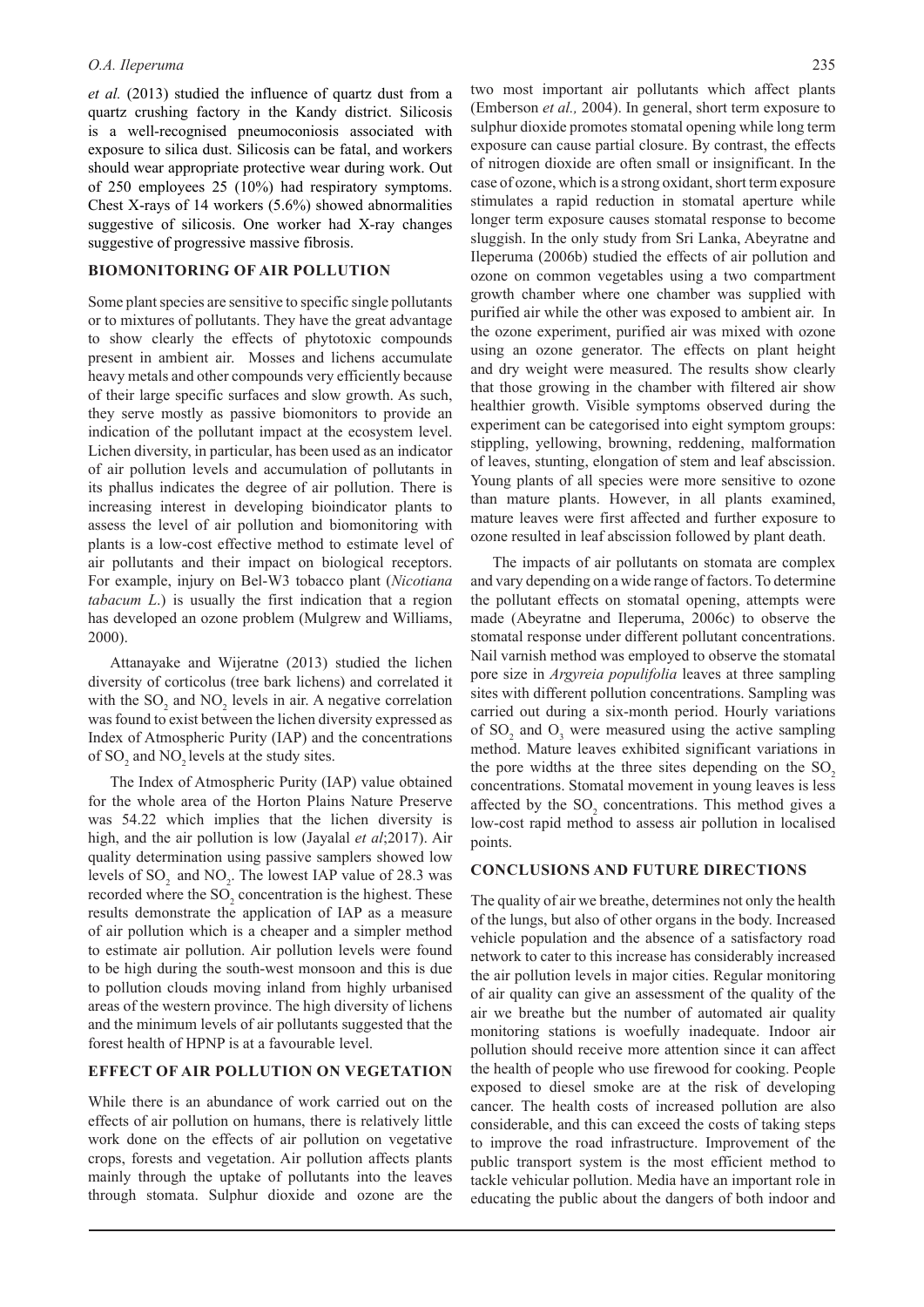outdoor air pollution.

There is an urgent need to carry out more epidemiological studies to correlate air pollution levels with illnesses. Adequate measures to protect people from adverse effects of air pollution such as wearing face masks should be promoted. The determination of microplastics in air is also an additional area for future research.

Proposed Clean Air 2025 action plan aims to reduce urban, industrial and indoor air pollution and maintain air quality at desirable levels. This has identified a comprehensive plan to be achieved through an effective stakeholder participatory mechanism and ensuring source identification, quantification and monitoring of harmful air pollutants along with an appropriate regulatory framework. Further, it recognises the need for research and development and capacity building in air quality management (AQM) assisted by sub-regional, regional and global linkages.

## **ACKNOWLEDGEMENT**

The author wishes to thank former students Vilani Abeyratne and R.N.R. Jayaratne for their untiring efforts in carrying out some of the research described here. RNRJ is thanked for providing data for some of the graphs. I also wish to thank Mr. R.P. Samarakkokdy for providing me with useful information. Financial assistance from NSF (Research assistantship to VA, Grant no.NSF/RSP/2001/PGIS/05)and CARP (No. 12/597/448) are gratefully acknowledged.

### **DECLARATION OF CONFLICT OF INTEREST**

The authors declare no conflict of interest.

### **REFERENCES**

- Abeyratne, V.D.K. and Ileperuma, O.A., (2006a). Air pollution monitoring in the city of Kandy: Possible transboundary effects. *J.Natn.Sci.Foundation Sri Lanka* **34**(3): 137-141.
- Abeyratne, V.D,K, and O.A. Ileperuma, O.A. (2006b). Open top chamber method to assess the potential visible symptoms on foliage of annual crops exposed to ozone. *Cey. J. Sci. (Bio. Sci.)* **35**(1): 1-7.
- Abeyratne, V.D.K. and Ileperuma, O.A.(2006c). Impact of ambient air pollution on the stomatal aperture of *Argyreia populifolia.Cey. J. Sci. (Bio. Sci.)***35** (1): 9-15.
- Arewgoda, C.M. and Perera. M.S. (1996). Blood lead levels in apopulation exposed to vehicle emissions. *J.Natn. Sci. Coun. Sri Lanka* **24**(2): 121-126.
- Attanayaka, A.N.P.M.1 and Wijeyaratne, S.C., (2013). Corticolous lichen diversity, a potential indicator for monitoring air pollutionin tropics. *J.Natn.Sci. Foundation Sri Lanka* **41**(2): 131-140.
- Chandrasiri, S.(2006). Health Impacts of Diesel vehicle emissions: The case of Colombo. https:// idl-bncidrc.dspacedirect.org/bitstream/handle/ 10625/31864/114268.pdf?sequence=1 (accessed on 20.7.2020.
- Dharshana, K.G.T. and Coowanitong, N. (2008). Ambient PM10 and respiratory illnesses in Colombo City, Sri Lanka. *Journal of Environmental Science and Health Part A* **43**(9): 1064-1070. https://idl-bncdrc.dspacedirect. org/bitstream/handle/10625/34495/126805.

pdf?sequence=1)accessed on 20.07.2020.

- Elledge, M.F.,Phillips, M.J., Thornburg,V. E., Everett , K.H. Kibri H. and Nandesena, S.A. (2012). Profile of Biomass Stovesin Sri Lanka. (2012). *Int. J. Environ. Res. Public Health*. **9**(4): 1097-1110.doi.org/10.3390/ ijerph9041097.
- Emberson, L., Ashmore, M. and Murray, F.(2003). Air pollution impacts on crops and forests: a global assessment. Imperial College Press, London, pp.xiii - 372.
- Francesco, B.A., Chapman, R.S. Silverman, D.T., Xinghzhou, H, Hu, W., Vermeulen,R.,Bofu, Ning, B., Fraumeni Jr, J.F., Rothman, N. and Qing Lan, Q. (2012). Risk of lung cancer associated with domestic use of coal in Xuanwei, China: retrospective cohort study.*British Med. Journal* **345**: 5414 doi: https:// doi.org/10.1136/bmj.e5414 Article.
- Fries, J.P. and Nash, R. (2019). Microplastics: Finding a consensus on the definition. *Marine Pollution Bulletin.*  **138:** 145-147.
- Gunathilaka, N. P.A.D., Ranundeniya, R.M.N.S., Najim M.,M.M.and Seneviratne.,S. (2011). Determination of air pollution in Colombo and Kurunegala, Sri Lanka, using energy dispersive X-ray fluorescence spectrometry on *Heterodermia speciose.Turk. J. Bot*. **35:** 439-446**.** doi:10.3906/bot-1006-15.
- Hopke, P.K., Cohen, D.D., Begum, B.A., Biswas, S.K., Ni, B., Pandit, G.G., Santoso, M., Chung, Y.S., Davy P. and Markwitz, A. (2008). Urban air quality in the Asian region**.***Sci Total Environ*. **404**(1):103-112.
- Ileperuma O.A. (2004). Environmental Pollution in Sri Lanka: A review. *J.Natn.Sci.Foundation, Sri Lanka*  **28**(4): 301-325.
- Ileperuma, O.A.and Mubarek, A.M. (2019). Environmental pollution. In:M.J.S. Wijeyaratne, A.H.M. Jayasuriya and N.P. Wijayananda (Eds.) Natural Resources of Sri Lanka, National Science Foundation, Colombo Pp. 363-391.
- Ileperuma, O.A. (2015). Model assessment of acid deposition potential by SOx in Sri Lanka *J.Natn.Sci. Foundation, Sri Lanka* **43**(3)**:**281-287. doi.org/10.4038/ jnsfsr.v43i3.7956
- Ileperuma O.A. and Abeyratne V.D.K.(2001). Development of passive gas sampling techniques to monitor air pollution levels in cities of the Third World; A Case Study from Sri Lanka.*Analytical Sciences (Japan)* **17**: a291-a293.
- Jayaratne, R.N.R. (2005). Air quality trends in the city of Colombo, M.Phil. thesis, Postgraduate Institute of Science, Peradeniya.
- Jayaratna, R.N.R., Ileperuma, O.A.(2007). Air Quality Trends and Variation Pattern of Air Pollutants in the City of Colombo**.***"Air That We Breath", Third National Symposium on air resource management in Sri Lanka:* Colombo. p.4
- Jayalal, R.G.U., Ileperuma, O.A., Wolseley, P., Wijesundara, D.S.A. and Karunaratne, V. (2017).Correlation of atmospheric purity index to the diversity of lichens in the Horton Plains National Park, Sri Lanka*. Ceylon Journal of Science* **46**(2) 2017: 13-29.DOI: *http://doi. org/10.4038/cjs.v46i2.7426*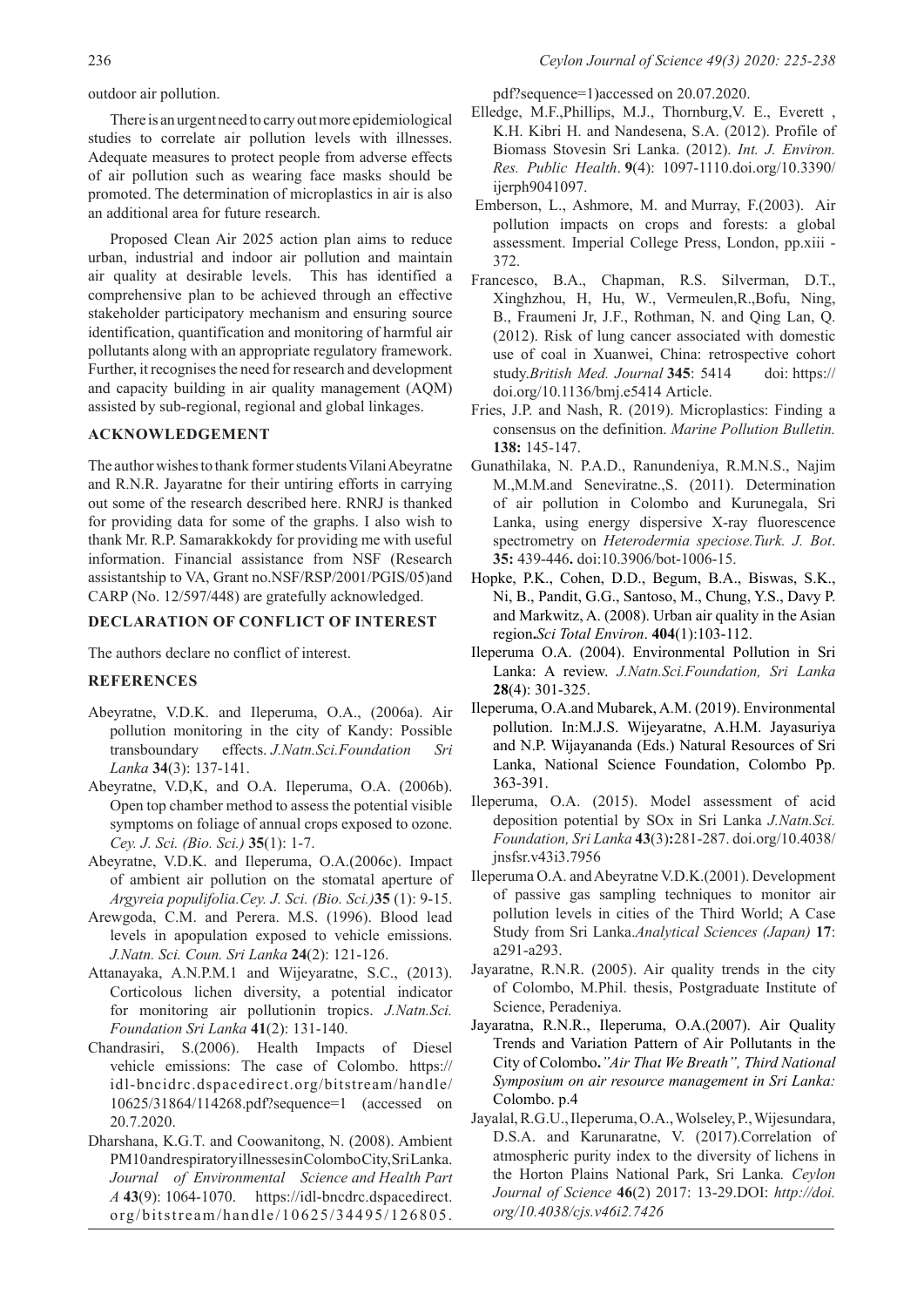- Jayawardane K.G.S. and Jayaratne R.N.R. (2004). What Colombo's Air Quality tells us. *Abstracts of papers, First National Symposium on Air Resource Management in Sri Lanka, Colombo*. p. 28.
- Karunasekara, K.A.W., Perera, K.P.J., Perera, M.T.P.R and Abeynarayana J.(2005). Genetic and environmental risk for asthma in children aged 5-11 years**.** *Sri Lanka Journal of Child Health* **34**:79-83.
- Kumarage, A. (2013).http://www.sundaytimes.lk/130728/ business-times/better-public-transport-key-toreducing-city-traffic-congestion-experts-say-54075. html
- Lankathilaka, K.N., Seneviratne, S.R.D.A. and Fernando, D.N. (2000). Indoor air quality and respiratory symptoms among children and women**.** *Sri Lanka Association for the Advancement of Science - 56th Annual Session, Colombo 2000.*p.2
- Liu, W., Zhang, J., Hashim, J.H., Jalaludin, J., Hashim, Z. and Goldstein, B.D. (2003). Mosquito Coil Emissions and Health Implications. *Environ Health Perspect.* **111**: 1454-1460
- Mathes J.A.P., Gunawardana I-I.D. and Karunasinghe N. D. (1995). Ambient Air Quality study of the Pollution caused by vehicular exhaust emissions in the city of Colombo. , *NARESA final report*, Grant No. RG/89/C/09.
- Mistry R., Wickramasingha, N., Ogston, S., Singh, M., Devasiri, V. and Mukhopadhyay, S. (2004). Wheeze and urban variation in South Asia**.** *Eur. J. Pediatr.*  **163**(3):145-147.
- Ministry of Environment Action Plan. (2012). Battaramulla, Sri Lanka.
- Mulgrew, A. and Williams, P.(2000). Biomonitoring of air quality using plants, Air Hygiene Report 10. WHO Collaborating Centre for the Air Quality Management and Air Pollution Control, Berlin, 165 pp.
- Nandasena, Y.L.S., Wickremasinghe, A.R. and Sathiakumar, N. (2010). Air pollution and health in Sri Lanka: a review of epidemiologic studies. *BMC Public Health* **10**(1):300. DOI: 10.1186/1471-2458-10-300
- Nandesena, S., Wickremasinghe, A.R., and Sathiakumar, N.(2012a).Respiratory Health Status of Children from Two Different Air Pollution Exposure Settings of Sri Lanka: A Cross-sectional Study. *Am. J. Ind. Med.*  **55**(12): 1137-1145. doi: 10.1002/ajim.22020
- Nandasena, S. Wickremasinghe, A.R., and Santhiakumar (2012b). Biomass fuel use for cooking in Sri Lanka: Analysis of data from national demographic surveys. *Am. J. Ind. Med.* **55**(12): 1122-1128. doi:10,1002/ ajim.21023
- NBRO. (1993). Colombo Air Quality Monitoring Programme, Phase l, Preliminary Assessment of Ambient Air Quality.
- NBRO. (2003). Changing atmospheric lead levels in Colombo with discontinuation of leaded petrol in Sri Lanka**.** In *Division of Environment* Colombo: NBRO.
- Perera M.D.C., Basnayake, G.B.M.A., Fernando, A.R. andPremasiri, H.D.S.(2004). Air pollution trends in the largest industrial area of Sri Lanka.*Proceedings of the First National Symposium on Air Resource Management,* Colombo, Sri Lanka.2-3 December.p.20.
- Perera, G.B.S., Emmanuel, R., Nandasena, Y.L.S. and Premasiri, H.D.S.(2007). Exposure to aerosol pollution and reported respiratory symptoms among segments of urban and rural population in Sri Lanka**.***Built - Environment Sri Lanka* **7**(2): 31-39.
- Perera, M.D.C., Premasiri, H.D.S , Fernando A.T.R. and Basnayaka. B.M.A.(2004). Trends of Air Pollution in the largest Industrial area in Sri Lanka, *National symposium on Air QualityManagement 2nd-3rd December 2004.* p.20.
- Premasiri, H.D.S., K.A.D.U. Pemasiri, Athapattu, B.C.L. and Navaratne, A.N. (2015). Air pollutant exposure levels of passengers using public transport to reach Colombo from surrounding cities. *Proceedings of the sixth NBRO annual symposium. December 22, 2015.*  Pp.10-13.
- Premasiri, H.D.S., Samarakkody, R.P., Annakkage, C.J and Basnayake, G.B.M.A.(2003). Particulate Pollution and Ratio of SPM:PM10:PM2.5 in Colombo Atmosphere. *Proc. Sri Lanka Assoc. Adv. Sci.***59**, p.221.
- Pitawela, A., Herath, D. and Piyatunga, N.(2013) Chemical characterization of household dust in two major cities: Colombo the capital and Kandy the hill capital Sri Lanka. *Carpathian Journal of Earth and Environmental Sciences*, **8**(2): 89 - 95.
- Perera, M.A.K.P. and Mahanama, K.R.R. (2004). Investigation of Lung Cancer to Human Activities in Sri Lanka**.***"Air That We Breath", First National Symposium on Air Resource Management in Sri Lanka*: *Colombo.* p.12.
- Pereira, R. and Tiruchelvam, M. (1998). Air quality Management in Sri Lanka: Policy, Implementation and Monitoring issues. In: *Proceedings of the Workshop on Acid Rain Monitoring and Air Quality Modelling, (Ed.O.A.Ileperuma)* pp. 69-76. Kandy, Sri Lanka.
- Pathirane, S.M., Mahanama, K.R.R. (2006). Low Birth Weights of Infants and Exposure to Smoke from Biomass Fuel during Pregnancy**.** "*Air That We Breath", Second National Symposium on Air Resource Management in Sri Lanka*. *Colombo*. p.
- Ranasinghe, M.H. and Mahanama, K.R.R. (2004). Risk of Cataract Formation with Exposure to Biomass Smoke**.** "*Air That We Breath*", *First National Symposium on Air Resource Management in Sri Lanka.* Colombo 2004. p.1.
- Ranathunga, N, Perera,P., Sumal Nandasena, S., Sathiakumar, N., Kasturiratne, A. and Wickremasinghe, R. (2019). Effect of household air pollution due to solid fuel combustion on childhood respiratory diseases in a semi urban population in Sri Lanka.*BMC Pediatrics* **19**: 306 (2019).
- Samarakkody R.P.,Yalegama M.S.S.B. and Athukorale P.N. (1998). Some aspects of ambient air pollution in Colombo. In: *Proceedings of the Workshop on Acid Rain Monitoring and Air Quality Modelling, (Ed.O.A.Ileperuma)* pp. 77-84. Kandy, Sri Lanka.
- Seneviratne M.C.S., Mahawatta P., Fernando R.K.S., Hewamanne R. and Sumithraarachchi C. (1999). A study of the air particulate pollution in Colombo using nuclear related analytical techniques. *Biological Trace Element Research* **71**: 189-194.